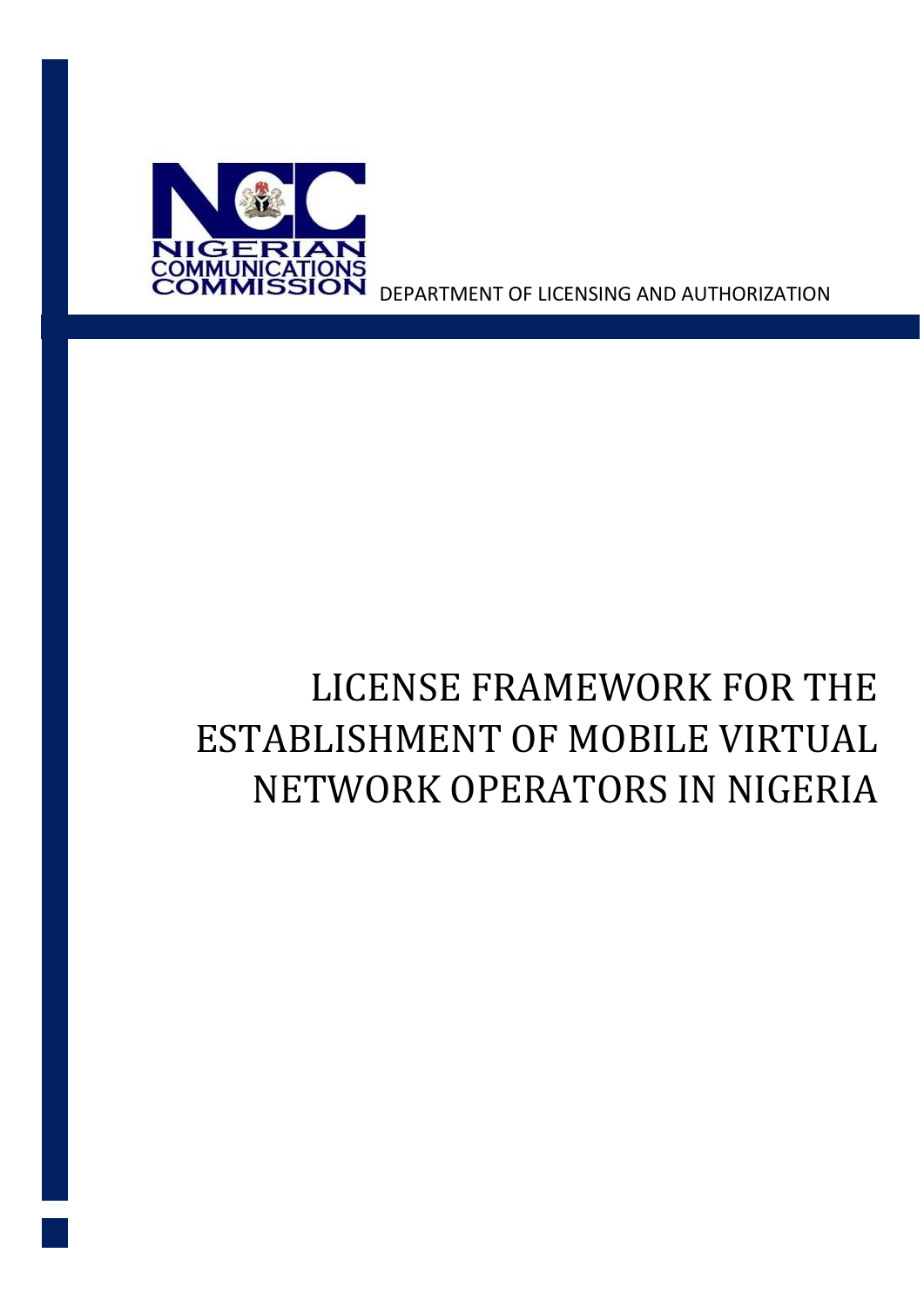# *Table of Contents*

| Introduction                  |                                                           | $\mathbf{1}$   |  |
|-------------------------------|-----------------------------------------------------------|----------------|--|
| 1.                            | Objectives of the License Framework<br>1                  |                |  |
| 2.                            | Scope of the Framework<br>$\mathbf{1}$                    |                |  |
| Regulatory Intervention<br>3. |                                                           |                |  |
| 3.1.                          | Negotiations:                                             | $\overline{2}$ |  |
| 3.2.                          | Relationship:                                             | $\overline{2}$ |  |
| 4.                            | MVNO Concept                                              | 3              |  |
| 4.1.                          | Definition                                                | 3              |  |
| 4.2.                          | MVNO Service Operations in Nigeria                        | 3              |  |
| 5.                            | The Market Players                                        | 6              |  |
| 5.1.                          | <b>Host Network Operator</b>                              | 6              |  |
| 5.2.                          | National Carrier, NLD and International Gateway Providers | 6              |  |
| 5.3.                          | <b>Infrastructure Companies</b>                           | 7              |  |
| 5.4.                          | <b>VAS Aggregators</b>                                    | 7              |  |
| 6.                            | <b>General Licensee Guidelines</b>                        | 8              |  |
| 6.1.                          | Compliance with the Act and Regulatory Statutes           | 8              |  |
| 6.2.                          | <b>Licencing Obligations</b>                              | 8              |  |
|                               | <b>General Obligations</b><br>6.2.1.                      | 8              |  |
|                               | 6.2.2.<br>Obligations of each Virtual Operator Tier       | 8              |  |
| 6.3.                          | <b>Licensing Process</b>                                  | 9              |  |
| 6.4.                          | License Tenure                                            | 10             |  |
| 6.5.                          | Renewal of License                                        | 10             |  |
| 6.6.                          | Suspension or Revocation of License                       | 10             |  |
| 6.7.                          | <b>Roll-Out Obligations</b>                               | 10             |  |
| 7.                            | <b>Other Licensing Obligations</b>                        | 10             |  |
| 7.1.                          | <b>Commercial Agreement With MNO</b>                      | 10             |  |
| 7.2.                          | Prohibition of Anti - Competitive Conduct                 | 11             |  |
| 7.3.                          | <b>Value Added Services</b>                               | 11             |  |
| 7.4.                          | Numbering Plan                                            | 11             |  |
| 7.5.                          | <b>Infrastructure Sharing and Collocation Services</b>    | 12             |  |
| 7.6.                          | <b>Interconnection and National Roaming Agreements</b>    | 12             |  |
| 7.7.                          | <b>Billing Systems and Metering Equipment</b>             | 12             |  |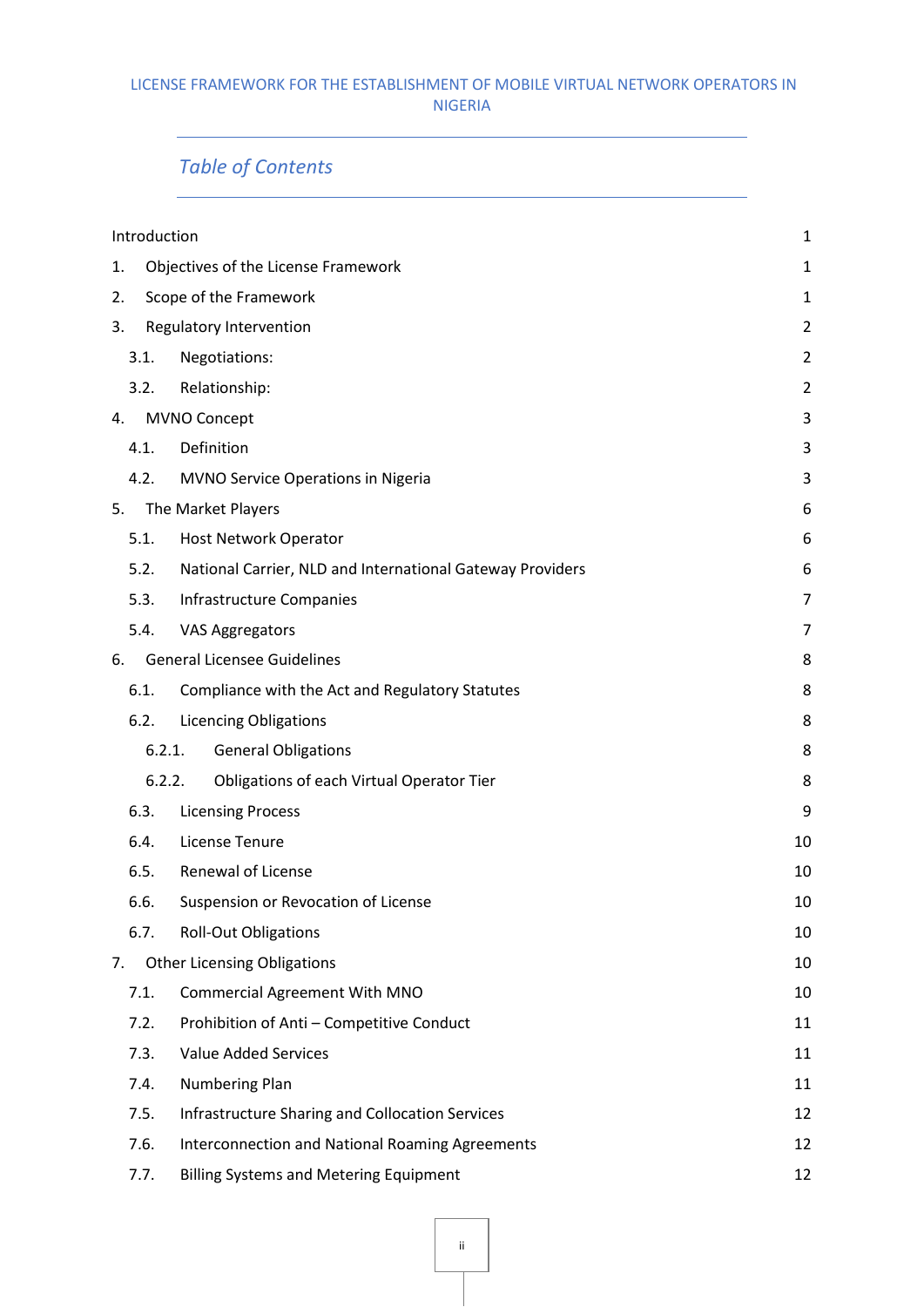|    | 7.8.     | Network Quality of Service Delivery                   | 13 |
|----|----------|-------------------------------------------------------|----|
|    | 7.9.     | Service Agreement                                     | 13 |
|    | 7.10.    | Compliance                                            | 13 |
|    | 7.11.    | <b>Unserved and Underserved Areas</b>                 | 14 |
|    | 7.12.    | <b>Customer Obligations</b>                           | 14 |
|    | 7.13.    | Number Portability                                    | 14 |
|    | 7.14.    | <b>Other Financial Obligations</b>                    | 15 |
|    | 7.15.    | <b>Other Licenses</b>                                 | 15 |
|    | 7.16.    | Reporting, Record Keeping, and Information Furnishing | 15 |
|    | 7.17.    | Type Approval and Technical Standards                 | 15 |
|    | 7.18.    | <b>Contracts and Dispute Resolution</b>               | 15 |
| 8. |          | Limitations of the License                            | 15 |
| 9. |          | Definitions                                           | 16 |
|    | Annexure |                                                       | 19 |
|    | А.       | Mobile Service Value Chain and MVNO Models            | 19 |
|    | В.       | Outline of MVNO Agreement                             | 19 |
|    | C.       | Initial Introduction Template                         | 21 |
|    | 1.       | <b>Service Options</b>                                | 21 |
|    | 2.       | Host Operator Agreement Information                   | 21 |
|    | 3.       | Corporate Profile                                     | 22 |
|    | 4.       | <b>Ownership Structure</b>                            | 23 |
|    | 5.       | Company Information                                   | 23 |
|    | 6.       | Undertaking                                           | 24 |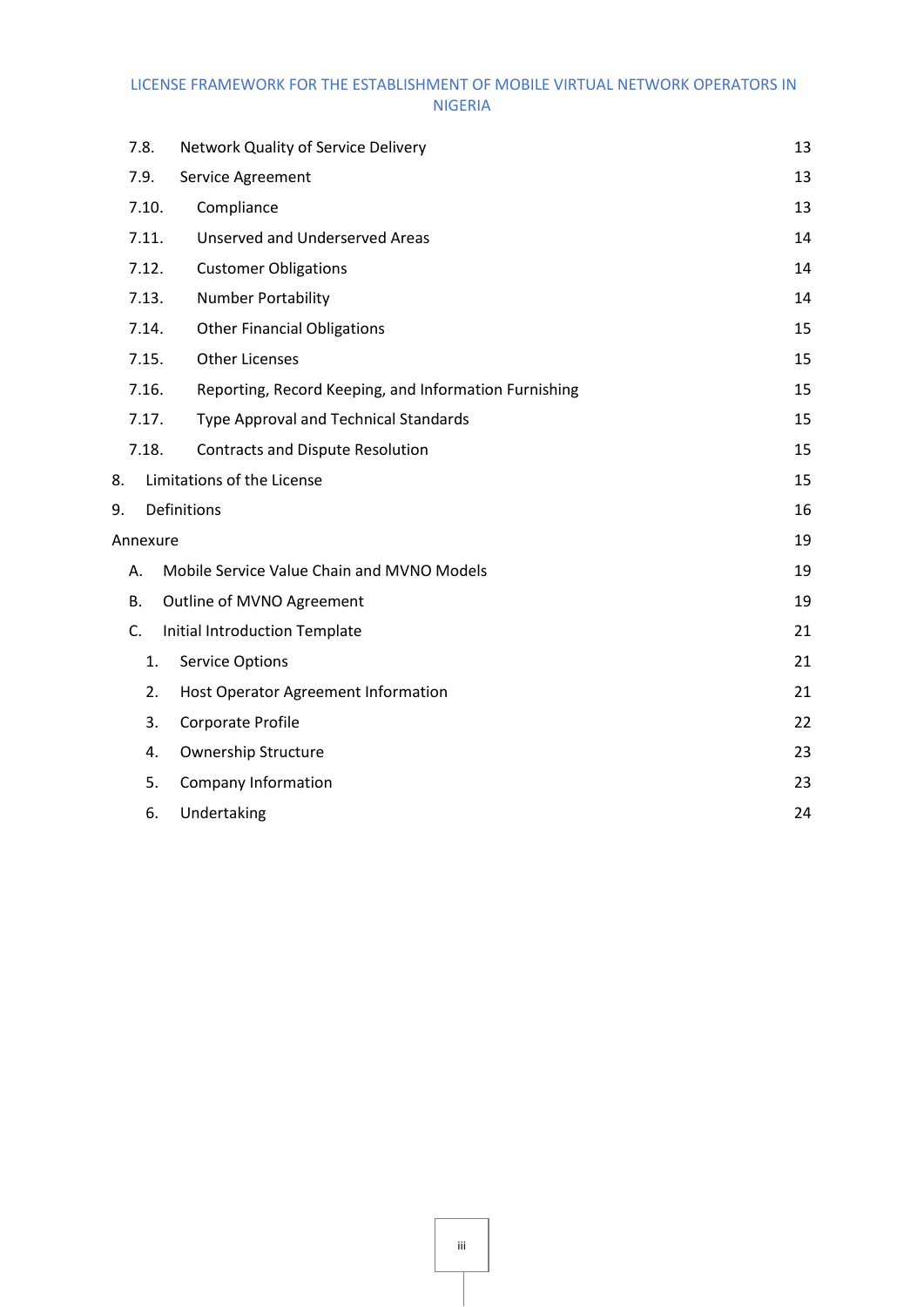### <span id="page-3-0"></span>Introduction

- a) In 2017, the Nigerian Communications Commission (NCC) published a Request for Proposal (RFP) for the "Development of a Licensing Framework for Mobile Virtual Network Operators (MVNOs) in Nigeria". This framework document has been developed in pursuant of the RFP and the Nigerian Communications Act, 2003.
- b) The conditions and recommendations put forward in this document represent careful analysis and reporting of findings obtained from desktop research into other jurisdictions and the regulatory approach utilized in licensing MVNOs within their respective regions. Literature reviews of past and present surveys of the Nigerian market, along with current regulatory documents were conducted to ascertain the readiness of the Nigerian telecommunications market for Mobile Virtual Network Operators.
- c) Conclusions from both global and local research, along with adapting International Best Practices have been used in formulating this framework.
- d) An internal workshop as well as an Industry stakeholder focused group discussion was conducted, and all comments have been taken into consideration in the development of this framework document.
- e) The Commission reserves the right to amend this framework as it deems fit.
- f) This document should be read alongside:
	- i. The Nigerian Communications Act, 2003
	- ii. The Unified Access Service License Framework,
	- iii. Other related Regulatory and Guideline documents as stated within this framework.

### <span id="page-3-1"></span>1. Objectives of the License Framework

The core objectives of licensing Virtual Network Operators have been summarized below

- a) To give the service providers of virtual mobile communications service an opportunity to participate in the telecommunications provisioning market of Nigeria, with an emphasis on improving the telecommunication output of the country.
- b) To ensure that all core stakeholders are adequately catered for and protected within a Virtual Network Operator enabled environment.
- c) To allow for the Virtual Network Service to contribute to the availability and expansion of quality mobile coverage through redundant capacity utilization, active infrastructure sharing, national roaming, and other telecommunication elements that enable it.
- d) To present guidelines to which MVNO operations can flourish within the Nigerian Telecommunications market..

### <span id="page-3-2"></span>2. Scope of the Framework

The scope of this framework detailed below serves the purpose of enumerating expected operations of Mobile Virtual Network service providers as observed in other markets.

- a) Sales and Distribution Providing adequate SIM card sales and distribution channels, registration of subscribers, sales and distribution of devices, etc.
- b) Tariff and Billing Development of an efficient tariff structure, ensuring adequate and accurate billing systems, etc.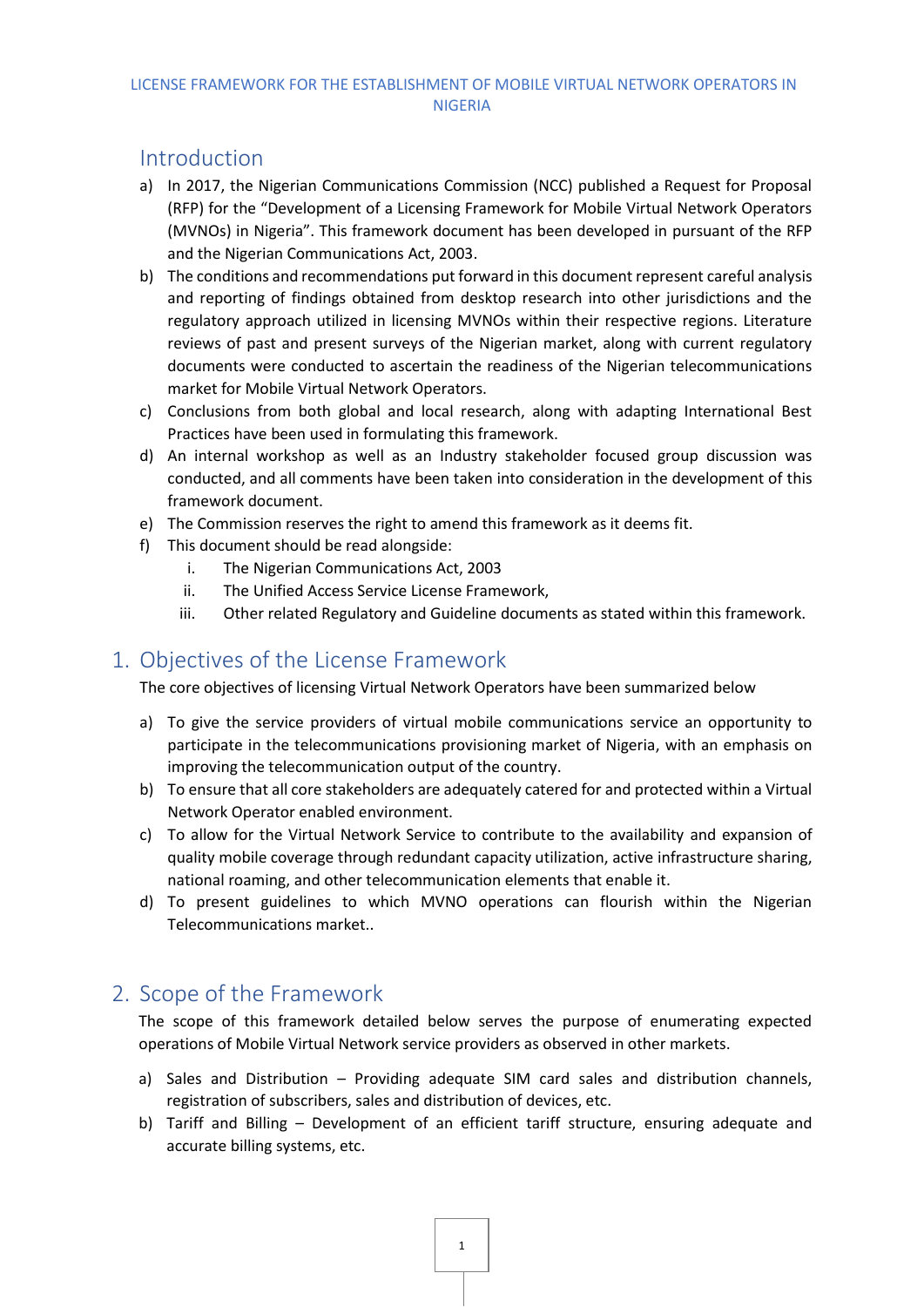- c) Customer Relationship Management Provision of necessary Customer Relationship Management systems for catering to customers and their needs, resolving issues and disputes with customers, etc.
- d) Devices, Applications Services and SIM Management Provisioning of Application and Value-Added Services, ensuring proper SIM management operations, meeting Quality of Service (QoS) Key Performance Indicators (KPIs) with regards to VAS and related services, etc
- e) International Data and Voice services
- f) Facility Management Ensuring that devices and facilities meet the technical standards set by the Commission
- g) Core Network functions and Spectrum Access Provisioning of network access to ensure quality delivery of mobile telecommunications services to the end users, ensure frequency standards are met for spectrum access, etc.

### <span id="page-4-1"></span><span id="page-4-0"></span>3. Regulatory Intervention

#### 3.1. Negotiations:

- a) The Commission proposes no Mandatory regulation of MNO MVNO negotiations and as such suggest a purely commercial agreement between the two parties. This proposal is put forward in good faith that negotiations and resolutions shall be fair and expeditious.
- b) In the likelihood that negotiations or resolutions appear unfair and in violation of the good faith by any of the parties involved, the Commission maintains the position of intervening as deemed fit, in pursuant of reports submitted by either party detailing reasons of suspected unfair negotiation or resolution practice.
- c) Unfair negotiation practices are outlined:
	- i. Obstructing or delaying negotiations or resolutions
	- ii. A party being coerced or misled to make an agreement against its intent
	- iii. Non-provision of information about service provider's capacities that are necessary for wholesale agreements
	- iv. Attempting to preclude furnishing of information by a service provider to the Commission through Non-Disclosure Agreements
	- v. Offering discriminatory terms
	- vi. Negotiating terms that are static and prevent amendment in the likelihood of a change in the Commission's statutes
	- vii. Any other negotiation or resolution practises that a party deems unfair and detrimental to the efficient and prompt conclusion of said agreements.

#### <span id="page-4-2"></span>3.2. Relationship:

- a) The Commission also proposes no mandated regulation of the Host Operator-MVNO relationship, to foster an "organically" competitive market. The terms within the negotiation agreement will serve as the core benchmark for which the Commission shall hold both parties responsible and accountable
- b) Anti-Competitive behaviours include but not limited to:
	- i. Deviating from the set terms and conditions of the agreement
	- ii. Misrepresenting information of any kind or making unilateral decisions with intent to tilt the scales off balance
	- iii. Collusion attempts of any kind with other networks operators
	- iv. Any other behaviours unfavourable to a prosperous partnership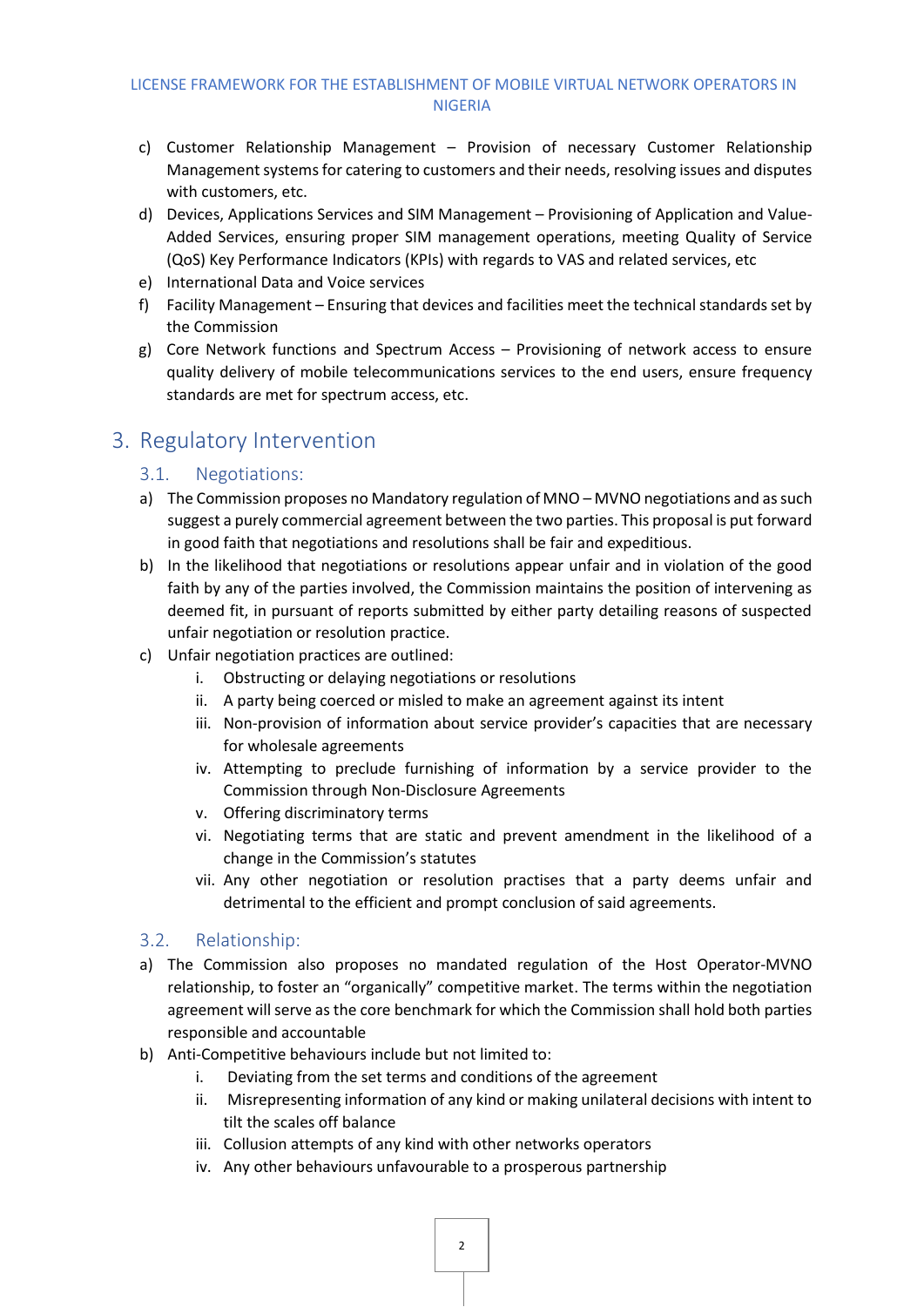### <span id="page-5-1"></span><span id="page-5-0"></span>4. MVNO Concept

#### 4.1. Definition

(A Mobile Virtual Network Operator (MVNO) is a telecommunications product and service operator that rides on top of the capacity of a fully Licenced Telecommunications Service provider or Mobile Network Operator (MNO). The MVNO reaches a "Wholesale Agreement" or "Revenue Sharing Agreement" with the Telecommunications Company (Telco) through negotiations and delivers its services after bulk purchasing resources from the Telco. The defining difference between an MVNO and an MNO is the simple fact that an MVNO has no ownership whatsoever of spectrum elements, irrespective of its operational model.

#### <span id="page-5-2"></span>4.2. MVNO Service Operations in Nigeria

This section details the operations of an MVNO within the Nigerian market. It is represented as subsystems which indicates the level of control an entity possesses within the mobile service delivery value chain, depicted in Annexure A.

A 4-tier system is proposed with an opportunity to choose a unified license in which the entity has the freedom to operate within any of the tiers. Within this section, the potential mobile virtual network operator will be abridged to VO (plural VOs).

| Tier - 1 | <b>Services Virtual Operator</b>                                                                                                                                                                                                                                                                   |  |  |
|----------|----------------------------------------------------------------------------------------------------------------------------------------------------------------------------------------------------------------------------------------------------------------------------------------------------|--|--|
|          | A V.O within this tier leverages on its ability to offer services to its<br>customers without owning any switching or intelligent network<br>infrastructure. They do not control any numbering resources.                                                                                          |  |  |
|          | Responsibilities lie with the host Licensee to provide wholesale capacity to<br>the V.O for delivery of its products and services                                                                                                                                                                  |  |  |
|          | VAS services are the differentiating factors for VOs and rely on a revenue<br>sharing model for calls as a simple reseller, or sufficiently limited tariff and<br>pricing control as a more enhanced virtual service provider. Its pricing<br>infrastructure is strongly tied to that of its host. |  |  |
|          | This license therefore subsumes the VAS providers' license and applicable<br>conditions within VAS license must be adhered to by a VO providing VAS.                                                                                                                                               |  |  |
|          | They can run their own SMSC, distribute and own their own content, as<br>well as offer basic network services such as voicemail to their customers.                                                                                                                                                |  |  |
|          | The Operator is free to operate in at least one of the following areas:<br>Own Brand<br>$\mathsf{L}$<br>II.<br>Own Sales and Distribution channels                                                                                                                                                 |  |  |
|          | III.<br>Device and Phone sales and management<br>Limited tariff control<br>IV.                                                                                                                                                                                                                     |  |  |
|          | <b>Customer Relation Platform</b><br>V.                                                                                                                                                                                                                                                            |  |  |
|          | <b>Own Content/Applications</b><br>VI.                                                                                                                                                                                                                                                             |  |  |
|          | Host and distribute VAS<br>VII.                                                                                                                                                                                                                                                                    |  |  |
|          | Can run SMSC for SMS<br>VIII.                                                                                                                                                                                                                                                                      |  |  |
|          |                                                                                                                                                                                                                                                                                                    |  |  |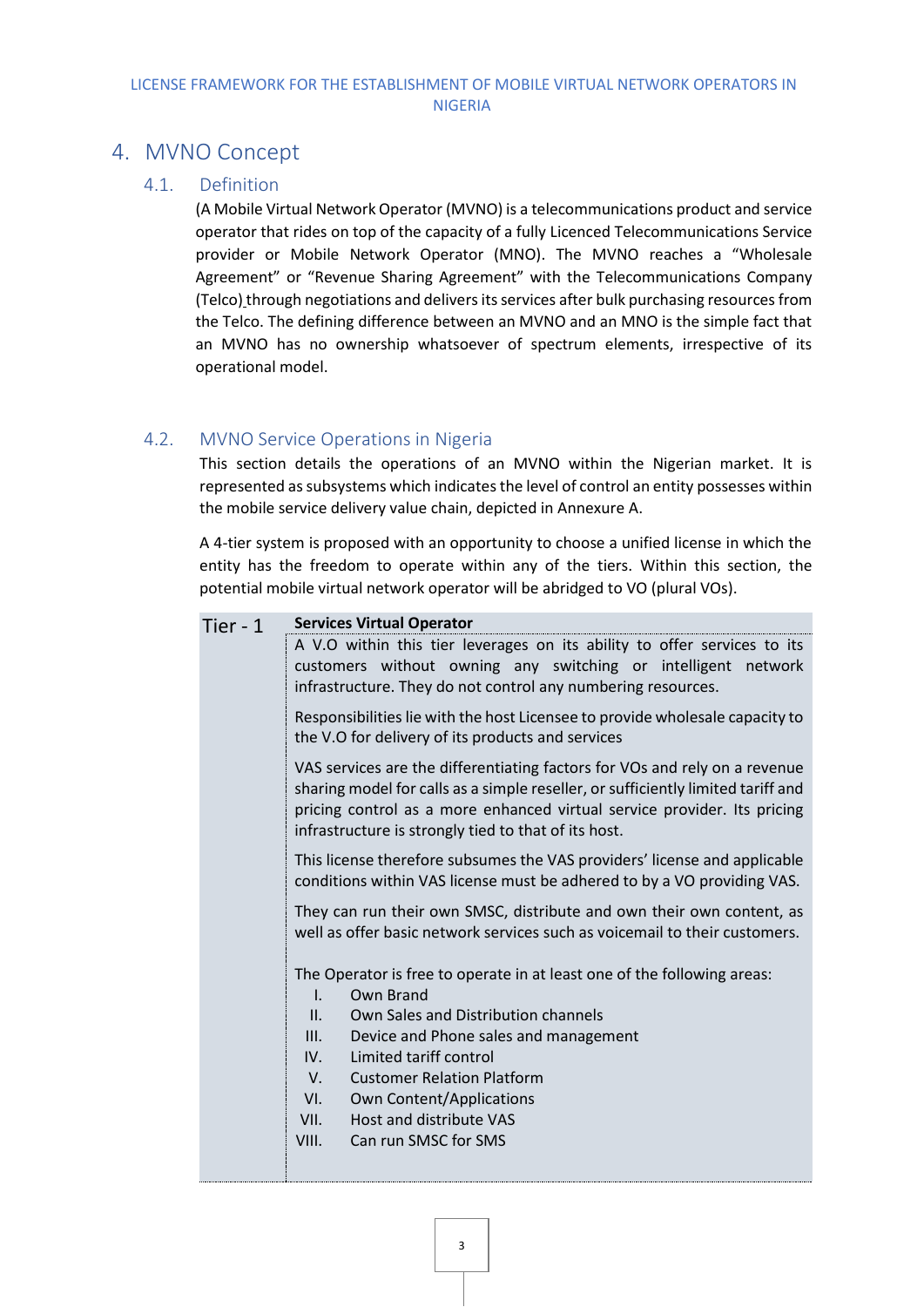| <b>Simple Facilities Virtual Operator</b>                                                                                                                                                                                                                                                                       |
|-----------------------------------------------------------------------------------------------------------------------------------------------------------------------------------------------------------------------------------------------------------------------------------------------------------------|
| A VO within this tier assumes more control of the value chain which allows<br>it to significantly differentiate itself from its host. The VO does not have<br>Core Switching and Interconnect capabilities but can set up its own<br>Intelligent network (IN) to provide their own IN services to the customer. |
| It can own more of the customer segment than Tier-1 operators with the<br>capacity of establishing its own Home Subscriber Register or<br>Authentication centre, Equipment Identity Register, and Home Location<br>Register, if it desires to.                                                                  |
| They rely on the number ranges of their host MNOs although they have<br>access to short codes or premium numbers for customer care and must<br>adhere to the guidelines set forth by the Commission.                                                                                                            |
| Its capacity to control its own tariff structure and packages to a high<br>degree allows it to generate its own revenue through traffic from its own<br>customers but relies on a shared revenue structure with the host for<br>inbound calls.                                                                  |
| The VO can manage areas from Tier - 1 in addition to at least one of the<br>following areas:<br>Owns and issues its SIM<br>L.<br>Owns and operate its own Intelligent network<br>II.<br>Own and Operate EIR/HLR/AUC/HSS<br>III.                                                                                 |
| <b>Core Facilities Virtual Operator</b>                                                                                                                                                                                                                                                                         |
| Within this tier, an operator relies on its technical and commercial<br>prowess to launch and operate a full core network with switching and<br>interconnect capabilities.                                                                                                                                      |
| The VO relies totally on its host to provide Radio Access capacity at<br>wholesale to deliver its products and services to its customers.                                                                                                                                                                       |
| The VO can engage in interconnect agreements with other network<br>providers. Revenue generation stems from both outbound and inbound<br>calls which gives it full control over its tariff structure.                                                                                                           |
| VOs within this tier are earnestly urged to target underserved and<br>unserved areas with subsidised requirements to operate in those areas,<br>being taken under consideration by the Commission.                                                                                                              |
| The VO can manage areas from Tier - 2 in addition to at least one of the<br>following areas:<br>Owns and manages core network elements (switching and<br>L.<br>interconnections including:<br>a. IP Multimedia Subsystem<br>MSC and GMSC<br>b.                                                                  |
|                                                                                                                                                                                                                                                                                                                 |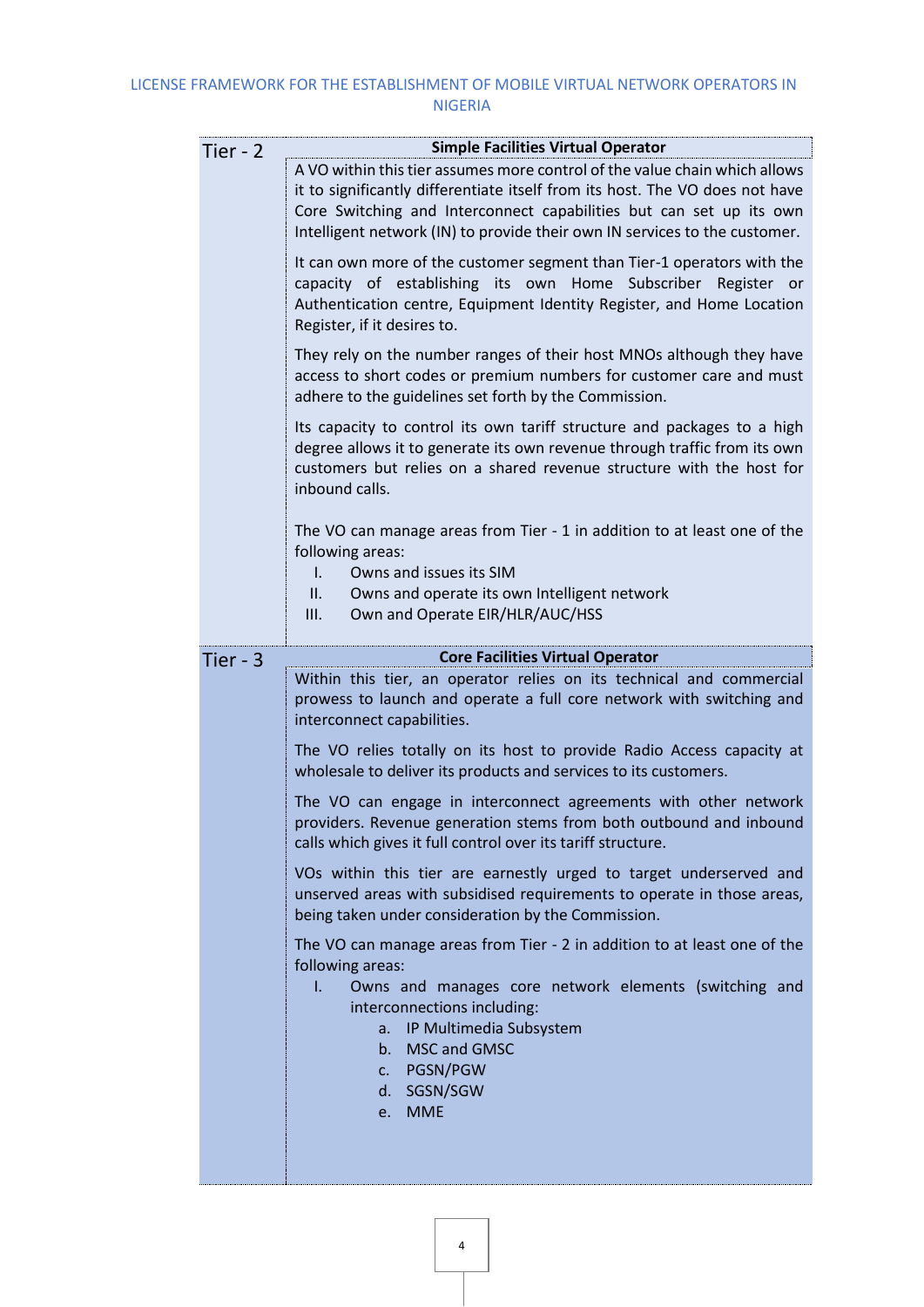| Tier - 4  | <b>Virtual Aggregator/Enabler</b>                                                                                                                                                                                                                                                                                                                                                                                                 |  |  |  |
|-----------|-----------------------------------------------------------------------------------------------------------------------------------------------------------------------------------------------------------------------------------------------------------------------------------------------------------------------------------------------------------------------------------------------------------------------------------|--|--|--|
|           | The operator within this tier is responsible for aggregating and/or Enabling<br>VO services within the market. It relies on a model in which it stands as a<br>middleman between the MNO and multiple VOs                                                                                                                                                                                                                         |  |  |  |
|           | The aggregator is responsible for purchasing bulk capacity from a licensed<br>network operator, and reselling it to multiple VOs, therefore streamlining<br>the process of negotiating capacity agreements with said network<br>operators.                                                                                                                                                                                        |  |  |  |
|           | The aggregator is permitted to choose what level of the value chain it<br>desires to aggregate. This means that an aggregator can rely on its host<br>for switching and interconnect purposes but control its intelligent<br>networks and content delivery platforms, therefore only capable of<br>aggregating VOs from tier - 2. It is usually not common to see aggregation<br>of tier - 3 VOs, but it is technically possible. |  |  |  |
|           | Enablers on the other hand provide a platform which VOs can "outsource"<br>the heavy lifting of B/OSS (Business/Operations Support Systems)<br>processes to, while they focus on the sales, marketing, and distribution<br>aspect of the value the VOs are creating.                                                                                                                                                              |  |  |  |
|           | In pursuant of the objective to improve national coverage, these operators<br>are permitted to directly engage customers within an underserved and<br>unserved region through a "Shared Rural Coverage Agreement" with a<br>licensed spectrum owner. Within congested and urban markets, they can<br>only perform the role of aggregation and enabling of MVNOs.                                                                  |  |  |  |
|           | The Aggregator/Enabler is permitted to:<br>Install capacity to serve its aggregation/enabling platform as it<br>١.<br>deems fit.                                                                                                                                                                                                                                                                                                  |  |  |  |
|           | Perform the role of a Core Facilities Virtual Operator (Tier $-3$ )<br>ΙΙ.<br>where the region being served is underserved or unserved.                                                                                                                                                                                                                                                                                           |  |  |  |
| Tier $-5$ | <b>Unified Virtual Operator</b>                                                                                                                                                                                                                                                                                                                                                                                                   |  |  |  |
|           | In the simplest terms, a VO within this tier can decide the level of service<br>it desires to offer ranging from tier $-1$ to tier $-4$ . This gives the VO<br>freedom of choice to deploy its services the way it deems fit if it still has a<br>valid license.                                                                                                                                                                  |  |  |  |
|           | They can engage in "Shared Rural Coverage Agreement" within<br>underserved and unserved regions.                                                                                                                                                                                                                                                                                                                                  |  |  |  |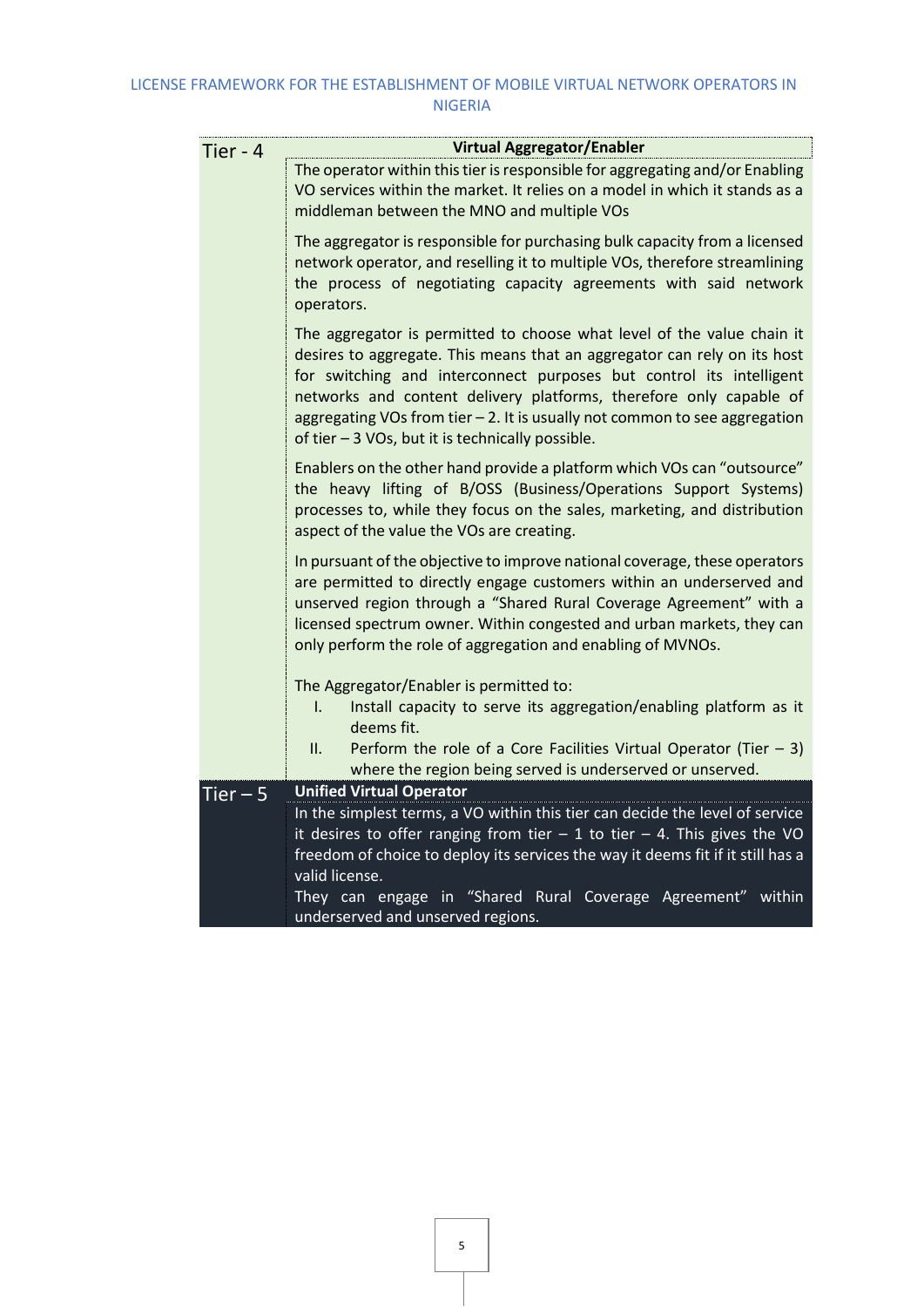### <span id="page-8-1"></span><span id="page-8-0"></span>5. The Market Players

#### 5.1. Host Network Operator

- Depending on the operational model, an MVNO can choose to have its agreements with any of the licensee within this section of market players depending on the available capacity and negotiation terms
- Spectrum license
- Universal access services license
- Digital mobile license
- V-sat license
- GMPCS license

The host network operator is responsible for the following:

- negotiating suitable terms with MVNOs
- providing network capacity as negotiated
- Ensuring SLAs between both parties and how it determines responsibilities such as QoS, maintenance, control, and so on
- Any other necessary function which allows MVNO products and services in the market
- Cannot own more than 10% of an MVNO from tiers  $1 - 4$  and 5% of an MVNO from tier 5

#### <span id="page-8-2"></span>5.2. National Carrier, NLD and International Gateway Providers

Could provide MVNO the opportunity to deliver services beyond what the typical host network operator might be able to offer.

MVNOs that enter into agreements with a licensee from this section must be looking to deliver a focused service that involves nationwide provisioning and/or international telecoms products & services.

- National carrier licence
- National long distance
- International gateway licence

National carriers and international gateway providers can perform the following functions:

- Negotiating suitable terms with potential MVNOs looking to provide wider scale services
- Provide nationwide, long distance and international network capacity as required by MVNO.
- Any other necessary functions catered to MVNOs with international and national carrier products and services.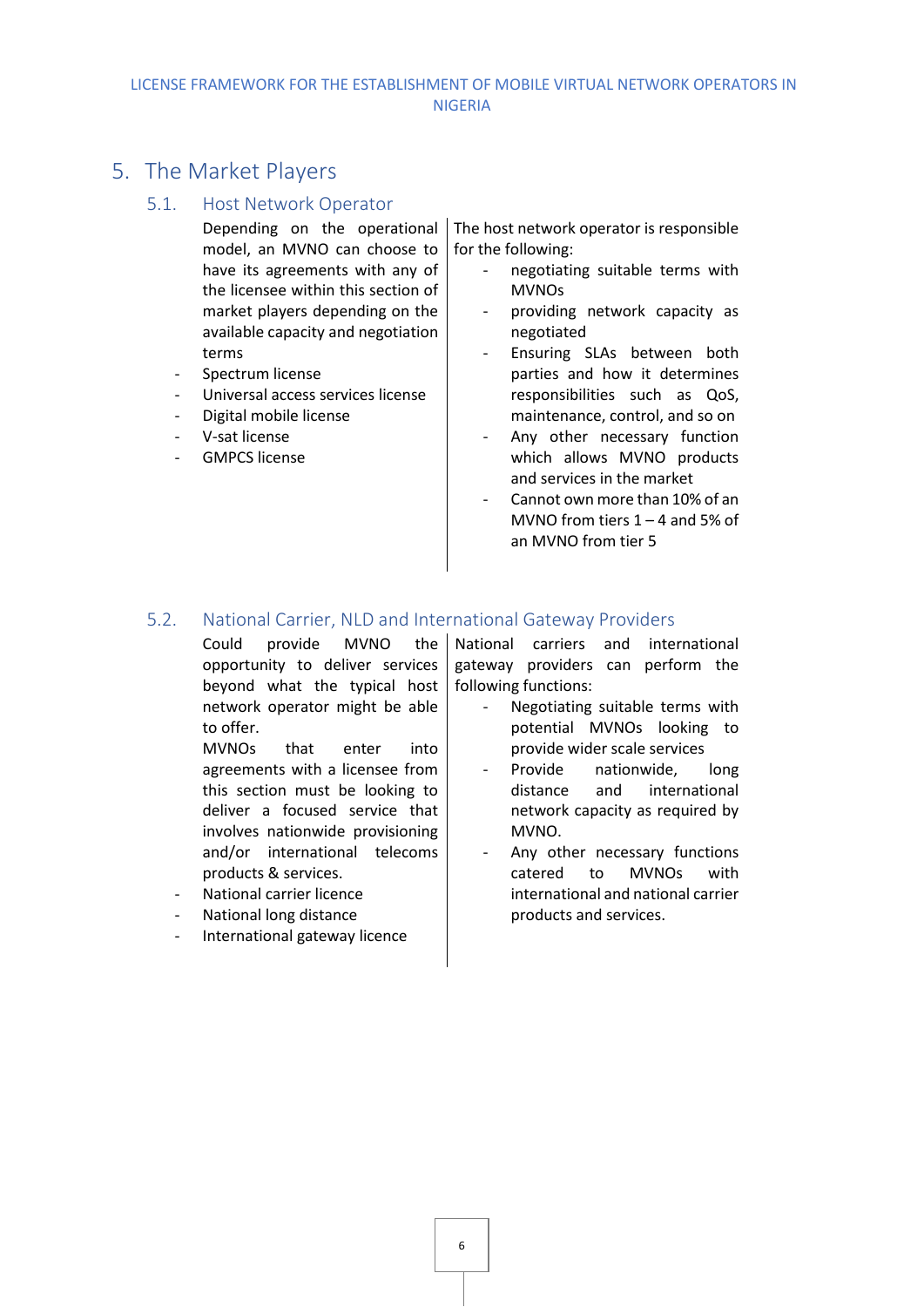#### <span id="page-9-0"></span>5.3. Infrastructure Companies

Full Facilities based MVNOs require backhaul connectivity to and from its MSC and the Host Network Operators' Radio Access Sites. This can be actualised through the contractual deployment and maintenance of infrastructure with Infracos that are licensed for that purpose.

Infracos have simple function with respect to MVNOs which centres around the establishment of necessary infrastructural elements needed for its operations.

#### <span id="page-9-1"></span>5.4. VAS Aggregators

The VAS aggregator framework published in 2018 stipulates that VAS provisioning by an operator must be deployed through a VAS aggregator. An MVNO can be a network provider for VAS aggregators in addition to the MNOs.

MVNAs being aggregators can obtain a VAS aggregator license to offer VAS aggregation platform.

Aggregators can also become an MVNA if it desires to play within the virtual network provisioning space.

VAS aggregators can play an important role in the development of MVNOs by allowing MVNOs and aggregators to enter negotiations for the use of MVNO networks to distribute the content of VAS providers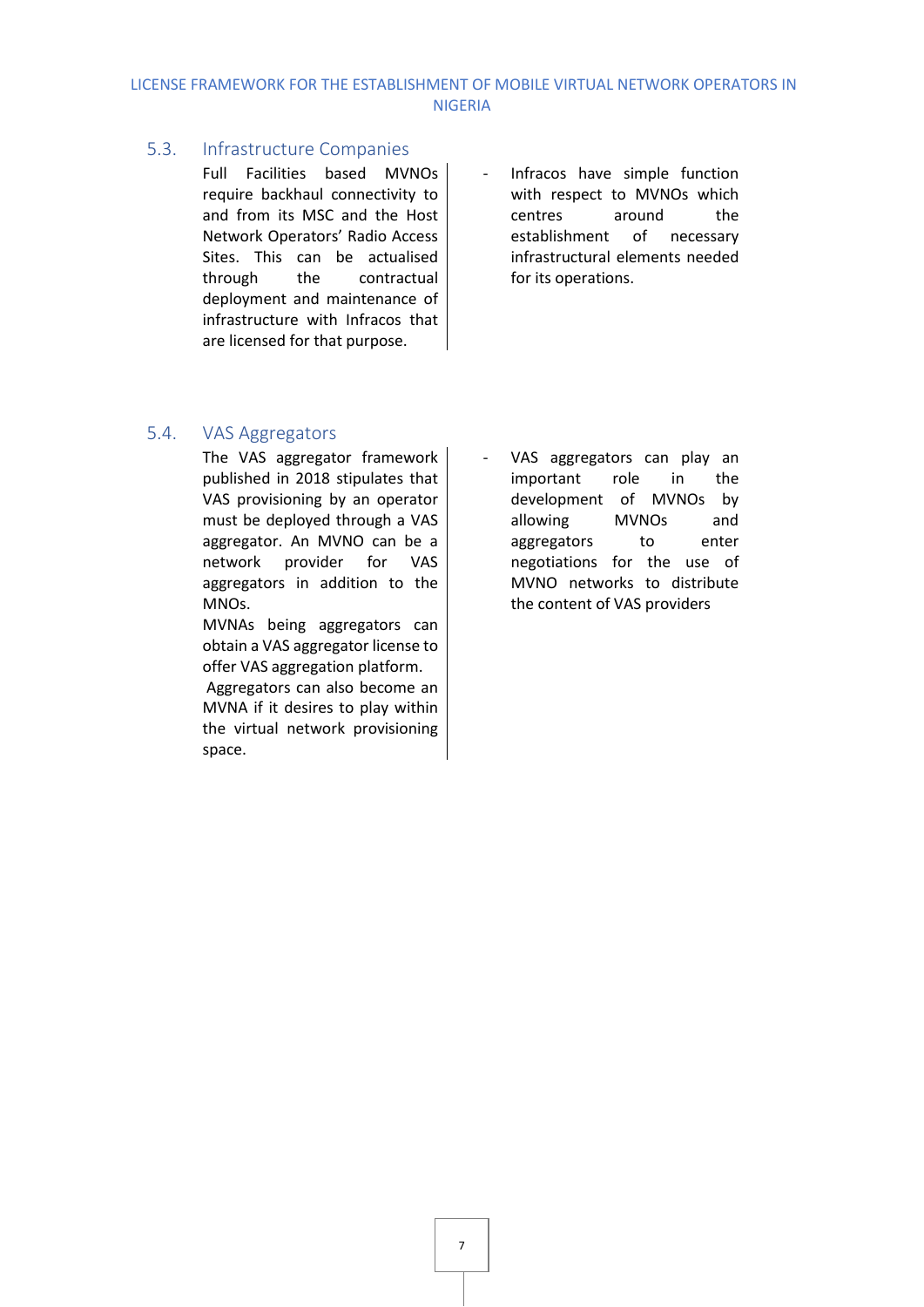### <span id="page-10-1"></span><span id="page-10-0"></span>6. General Licensee Guidelines

#### 6.1. Compliance with the Act and Regulatory Statutes

- a) The Licensee shall endeavour to comply with the provisions of the National Communications Act, 2003
- b) The Licensee shall comply with the provisions of the Licensing Regulation, 2019

#### <span id="page-10-3"></span><span id="page-10-2"></span>6.2. Licencing Obligations

#### 6.2.1. General Obligations

These general eligibility criteria serve as general guidelines for potential licensees to facilitate a smooth licensing application process. It is simply an echo of the regulations stipulate in the Licensing Regulation document, 2019.

- a) Licensee must be a corporate body registered under the laws in force in Nigeria with proof of same submitted to the Commission during application
- b) Licensees are to file with the Commission, the full contract agreement with at least a Host Network Operator or a National Carrier.
- c) Licensee is obliged to show proof of financial capabilities to cover its CAPEX and OPEX for the implementation of its strategic operations.
- d) Licensees must meet the technical requirements of the Commission for operating within the tier of choice.
- e) Where applicable, Licensees should have secured reservation or assignment of resources required to operate specifically Numbering resources
- f) Licensees must be aware of the necessity to obtain other licences in provisioning its full services and outline them when submitting application
- g) Licensees shall provide necessary information to the Commission as specified under Schedule 1 of the Licensing Regulation document, 2019
- h) In line with Executive Order regarding contracts and services, Licensee should show prove of local content in its ownership and service delivery.

<span id="page-10-4"></span>

|                                                                                                              | 6.2.2. Obligations of each Virtual Operator Tier                                                                                                                                                                                                                                                                                                                                                                                                                                                                                         |
|--------------------------------------------------------------------------------------------------------------|------------------------------------------------------------------------------------------------------------------------------------------------------------------------------------------------------------------------------------------------------------------------------------------------------------------------------------------------------------------------------------------------------------------------------------------------------------------------------------------------------------------------------------------|
|                                                                                                              | Service Virtual Operator                                                                                                                                                                                                                                                                                                                                                                                                                                                                                                                 |
| $\overline{\phantom{a}}$<br>$\overline{\phantom{a}}$<br>$\overline{\phantom{a}}$<br>$\overline{\phantom{a}}$ | The licensee must select to perform some, or all Operations outlined under tier -<br>1 of section 4.2.<br>The licensee within this category has no control of facilities and therefore is<br>focussed on its differentiated services to the customers.<br>The licensee should be able to ensure proper interfacing with its Host Network<br>Operator<br>The licensee must prove its capacity to provide high grade of service to its<br>customers by submitting a summary of its experience delivering service at a<br>commercial scale. |
|                                                                                                              | Simple Facilities Virtual Operator                                                                                                                                                                                                                                                                                                                                                                                                                                                                                                       |
| $\overline{\phantom{a}}$<br>$\blacksquare$<br>$\overline{\phantom{a}}$<br>$\overline{\phantom{a}}$           | The licensee must select from the range of operating areas outlined in tier-2 of<br>section 4.2.<br>Licensees should focus on Niche markets to offer their products and services<br>All interfaces to its host must be implemented to deliver high grade of service<br>Licensee must ensure that it has the technical capacity to operate and maintain<br>any facilities under its control                                                                                                                                               |
|                                                                                                              |                                                                                                                                                                                                                                                                                                                                                                                                                                                                                                                                          |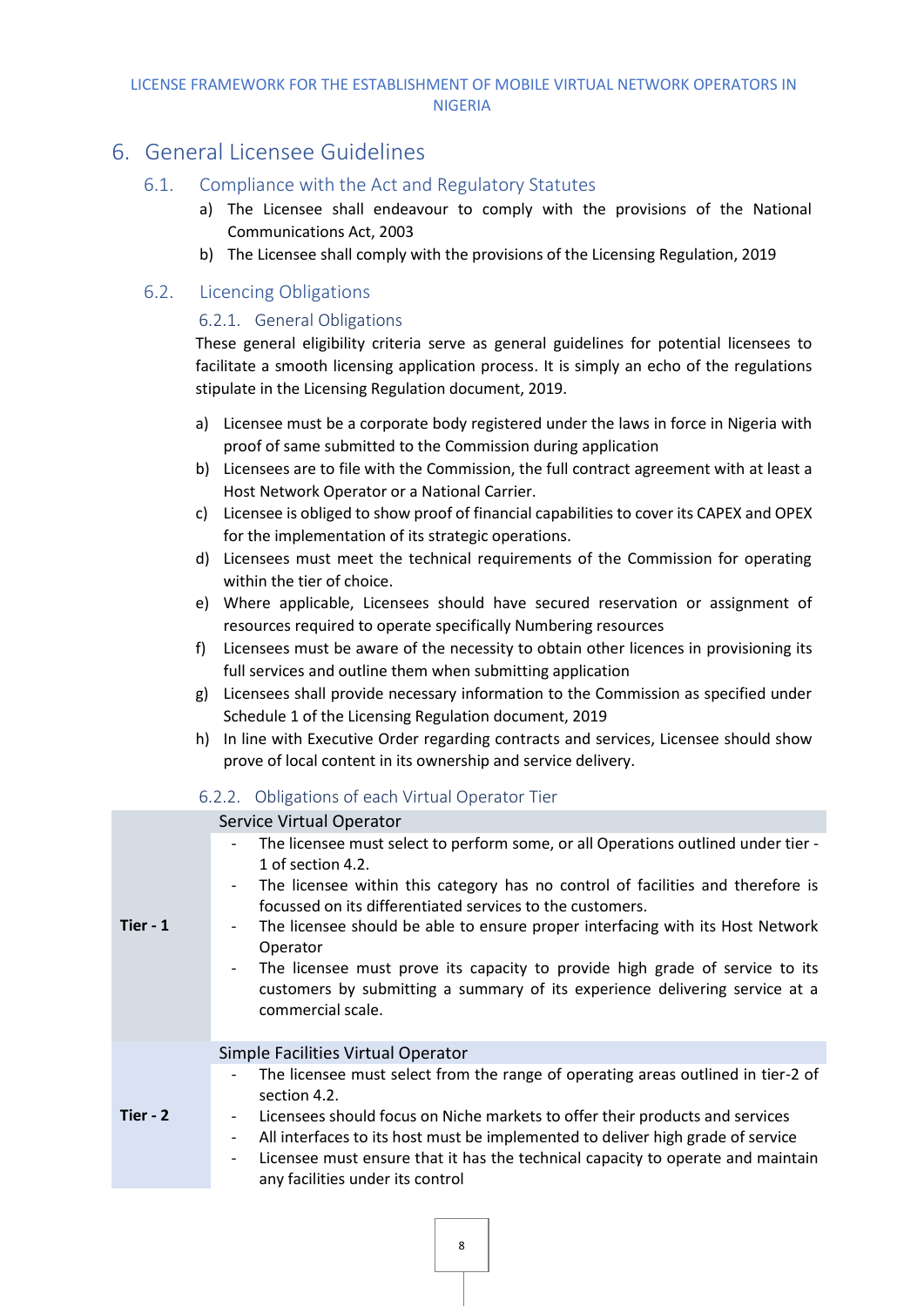|            | The Licensee must permit the Commission to inspect any facilities under its<br>control. A written notification will be sent to the Licensee prior to inspection                                                                                                                                                                                                                                                                                                                                                                                                                                                                                                                                                                                                                                                                                                                                                                                                  |
|------------|------------------------------------------------------------------------------------------------------------------------------------------------------------------------------------------------------------------------------------------------------------------------------------------------------------------------------------------------------------------------------------------------------------------------------------------------------------------------------------------------------------------------------------------------------------------------------------------------------------------------------------------------------------------------------------------------------------------------------------------------------------------------------------------------------------------------------------------------------------------------------------------------------------------------------------------------------------------|
| Tier - $3$ | Core Facilities Virtual Operator<br>The licensee must select from the range of operational activities outlined in tier<br>$\frac{1}{2}$<br>- 3 of section 4.2 of this framework<br>All facilities used in network must be compliant with the regulatory technical<br>$\overline{\phantom{a}}$<br>standards<br>The Licensee will be notified of any inspections of facilities owned to be<br>$\overline{\phantom{a}}$<br>conducted by the Commission<br>In pursuant of the Commission's attempt to improve National coverage; licensees<br>$\frac{1}{2}$<br>of this category are urged to design their business case with Underserved and<br>Unserved areas in focus. This is simply a guideline to prevent the possibility of<br>cannibalization of HNO's products and services especially in congested regions.<br>Interconnection Agreements must be according to the Interconnection<br>$\overline{\phantom{a}}$<br>Regulation set forward by the Commission. |
| Tier - 4   | Virtual Aggregator / Enabler<br>The Licensee must perform their normal operations of aggregating and enabling<br>MVNOs where they desire<br>The Licensee can operate as a typical MVNO in underserved and unserved regions<br>$\qquad \qquad \blacksquare$<br>of the country<br>The processes of negotiation should be streamlined to ensure that potential<br>$\overline{\phantom{a}}$<br>MVNOs time to market is as minimal as possible compared to negotiating with a<br>Licensed HNO<br>The choice of facilities controlled and maintained by an MVNE should be<br>determined by the capacities of both HNO and itself.                                                                                                                                                                                                                                                                                                                                      |
| Tier - 5   | <b>Unified Virtual Operator</b><br>The Licensee is not restricted when selecting the range of service areas to operate<br>in through the duration of its License tenure<br>The Licensee must adhere to all obligations stipulated in the previous tiers as it<br>$\qquad \qquad \blacksquare$<br>offers services within those tiers<br>The licensee must not engage in any anti-competitive conducts that places<br>$\overline{\phantom{a}}$<br>licensees from lower tiers at a disadvantaged position<br>The Licensee within this tier is the closest virtual entity to a full mobile network<br>operator and will be held to such standards and accountability accrued to mobile<br>network operators when delivering services to customers                                                                                                                                                                                                                    |

#### <span id="page-11-0"></span>6.3. Licensing Process

- a) The Licensing process of Virtual Network Operators will conform with the established licensing processes and requirements set by the Nigerian Communications Commission for obtaining an Individual License
- b) The licensee must complete an initial Introduction form which furnishes the Commission with information needed to prepare its license upon agreement with the host MNO
- c) Along with the introduction form, the Licensee must submit an PBG (Performance Bank Guarantee), FBG (Financial Bank Guarantee), and a summary of capital structure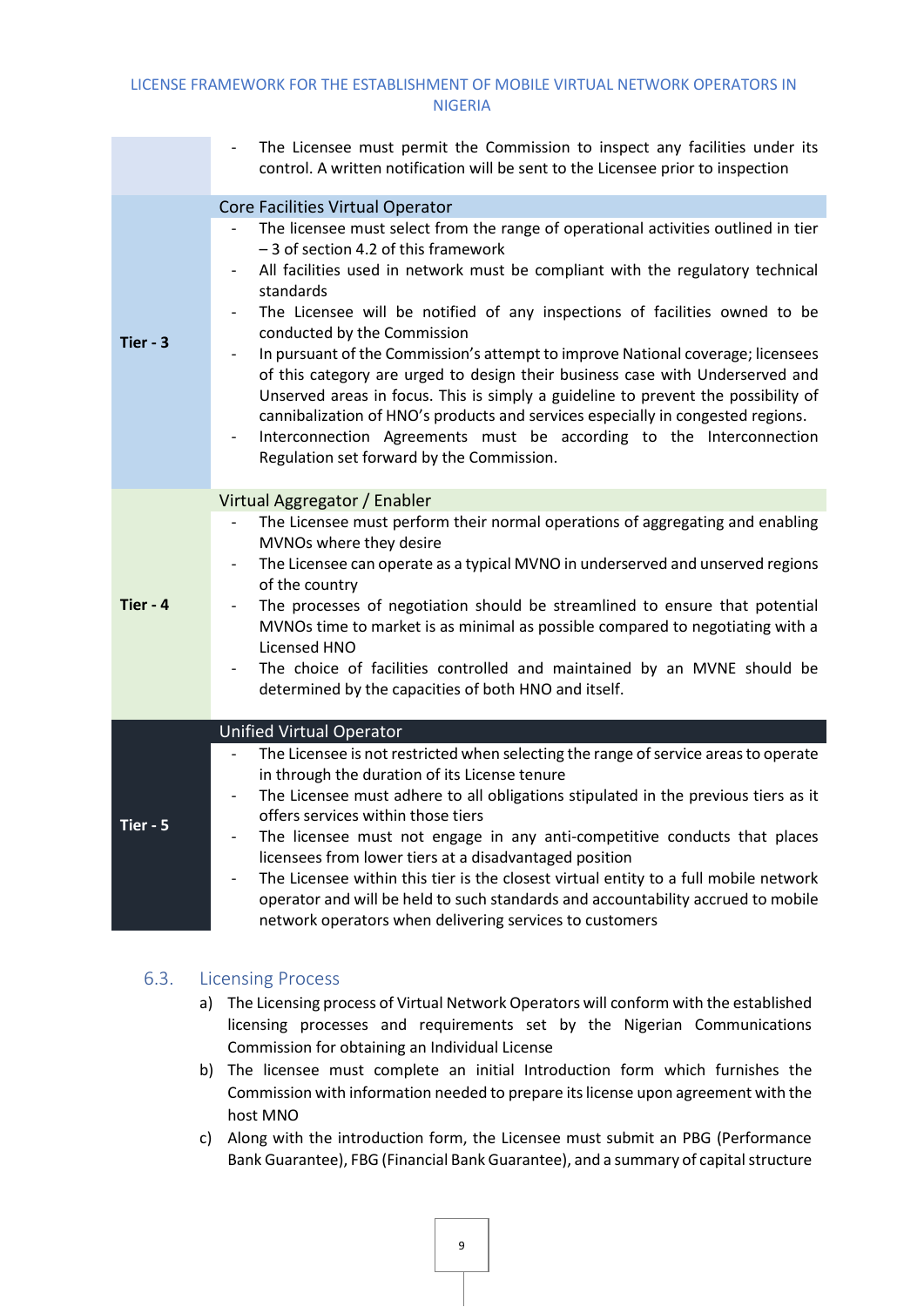proving its capacity to fund and maintain its operations through the tenure of the license.

d) Administrative award will be made upon completion of above requirements stipulated in 6.3(b) and (c).

#### <span id="page-12-0"></span>6.4. License Tenure

The License will be valid for a period of Ten (10) years with an option to renew the license for the same term

#### <span id="page-12-1"></span>6.5. Renewal of License

- a) Renewal of License shall be on request by the Licensee not later than 12 months before the current license tenure ends
- b) The Licensee should ensure that License renewal obligations are met no later than six (6) months before the expiration of current License tenure, including but not limited to:
	- i. License renewal fees and other financial obligations
	- ii. Valid HNO MVNO agreement filed
	- iii. Other criteria to enable renewal of License
- c) The Commission reserves the right to review the performance of the Licensee during the current license tenure to ascertain worthiness of Licensee to continue delivering its services

#### <span id="page-12-2"></span>6.6. Suspension or Revocation of License

- a) The License is subject to revocation or suspension under the same conditions set within Condition 21 of the Unified Access Service license framework.
- b) The License can also be revoked or suspended if the Licensee violates the MVNO agreement between itself and the MNO, or violates any of the conditions stated within this framework
- c) The License can be revoked if Licensee operates beyond the scope of the tier it has indicated and paid the license fees for.

#### <span id="page-12-3"></span>6.7. Roll-Out Obligations

- a) The Licensee must ensure that its services are rolled out within twelve (12) months of obtaining its license.
- b) The Licensee must ensure that it sticks to the terms of agreement as stated in its business proposal and service delivery within the MVNO agreement with MNO.

### <span id="page-12-4"></span>7. Other Licensing Obligations

This Section is concerned with non-general licensing conditions. It caters to specifics not covered in chapter 4 above.

#### <span id="page-12-5"></span>7.1. Commercial Agreement With MNO

- a) A Licensee must have a completed Commercial Wholesale Agreement with a Host Network Operator. This agreement must be filed with the Commission prior to application for an MVNO license.
- b) A duration of One hundred and twenty (120) days from the beginning of negotiations is permitted for the completion and conclusion of commercial agreement, upon which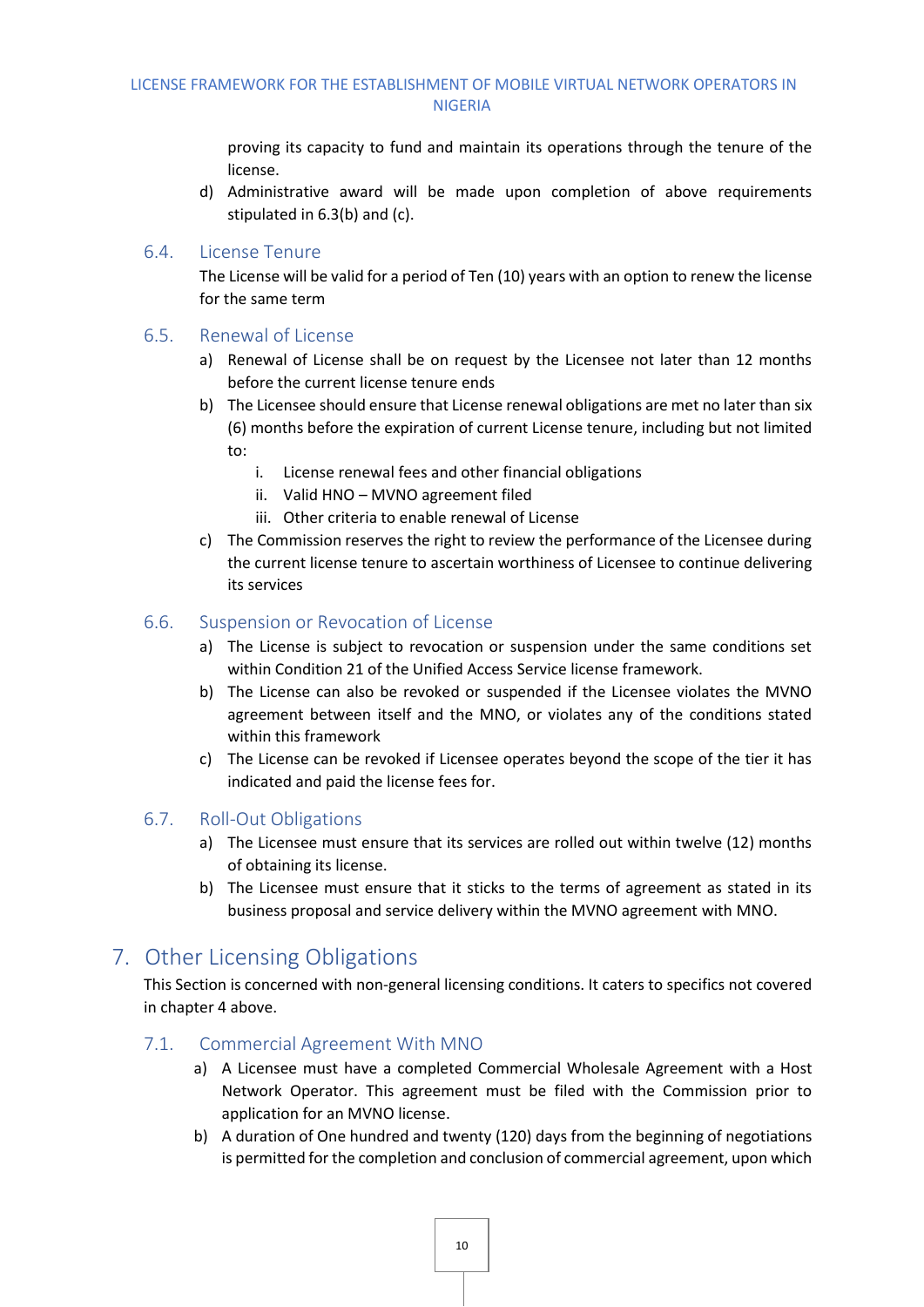the Commission reserves the right to mediate in line with the current provisions in the regulatory statutes.

- c) The document must detail Technical parameters, Operations, Financial obligations, Legal understandings, SLAs and other stipulations both partners deem fit.
- d) Annexure B details a proposed MVNO agreement outline.

#### <span id="page-13-0"></span>7.2. Prohibition of Anti – Competitive Conduct

- a) A Licensee must comply with the Competitive Practices regulation issued by the Commission in delivering its services
- b) A Licensee must ensure that it reports all suspected anti-competitive behaviours from Network Operators (Host or Visitor) and other MVNOs as soon as observed
- c) The following are deemed as anti-competitive behaviour but not limited to:
	- I. Attempts to unfairly strain network capacity offered to MVNO
	- II. Predatory wholesale pricing
	- III. Discriminatory intent in providing network capacity
	- IV. Entering into exclusive agreements that prevent competitors having access to capacity
	- V. Misleading potential entrants on the availability of capacity
	- VI. Placing a condition within agreements that could lead to a disadvantaged party

#### <span id="page-13-1"></span>7.3. Value Added Services

- a) VAS is a primary differentiator for MVNOs service providers and as such the VAS license is subsumed under the MVNO license, permitting an MVNO to host and distribute its **own** content to the customers
- b) Licensees are however forbidden from distributing VAS content created and managed by other VAS providers.
- c) Failure to comply with condition 7.3(b) above will lead to sanctions on licensee and possible revocation of license.
- d) Licensees are free to negotiate with VAS aggregators to provide network access, if it is a more efficient route than the MNOs
- e) A tier -1 to tier 3 MVNO is precluded from obtaining a VAS aggregators license.
- f) A Licensee with aggregating permissions can obtain a VAS aggregators license.

#### <span id="page-13-2"></span>7.4. Numbering Plan

- a) A Licensee must adhere to the Numbering Plan regulations set out by the Commission at all times. There are two (2) potential pathways a Licensee may follow.
	- i. A Licensee may choose to rely on the numbering plan of its host MNO. This choice will most likely be for tier-1 and tier-2 MVNOs. This will mean that all Numbering obligations will fall on the host MNO.
	- ii. A Licensee operating with a tier-3 to tier -5, has the capability to own unique Mobile Network Code without relying on the number range of host MNO. NCC regulation and guidelines on numbering apply to these virtual operators.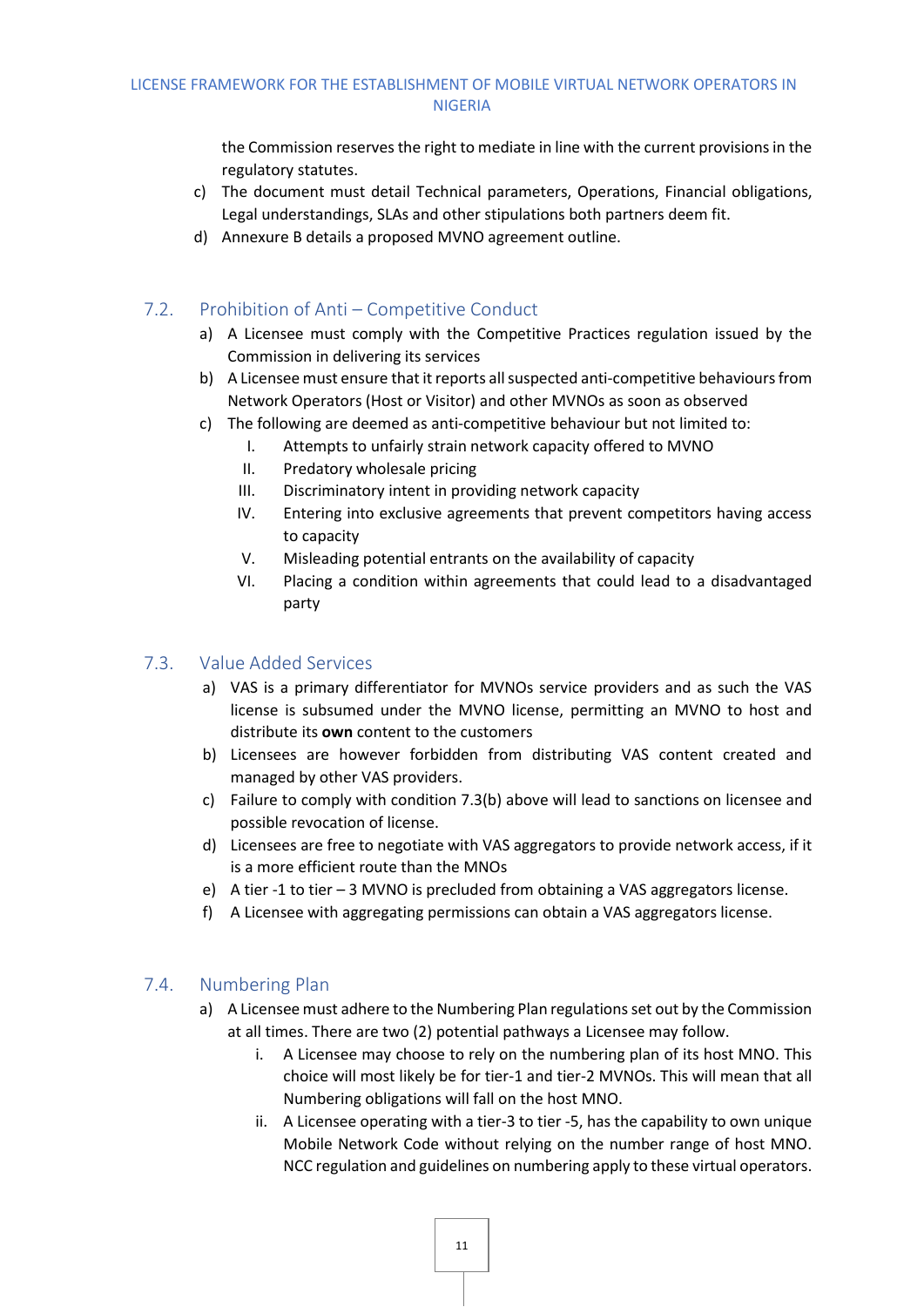#### <span id="page-14-0"></span>7.5. Infrastructure Sharing and Collocation Services

- a) The Licensee is mandated to comply with all infrastructure sharing and collocation guidelines and regulations set forth by the Nigerian Communications Commission.
- b) Where applicable, the Licensee is permitted to engage in negotiations for active Infrastructure sharing partnership with an operator, in conformity with the forth coming active infrastructure sharing regulation.

#### <span id="page-14-1"></span>7.6. Interconnection and National Roaming Agreements

- a) A Licensee with access to Interconnect capacities has the right to interconnect its network with the carrier of any other Telecommunications Licensee with Interconnect capabilities also.
- b) A Licensee with the capabilities of Negotiating Interconnection arrangement shall comply with those stated in Condition 16 within the Unified Access Service where applicable.
- c) The Licensee is subject to conforming to National Roaming agreements as stated in Condition 35 of the Unified Access Service framework.
- d) The licensee should endeavour to adhere to the new National Roaming Regulations being drafted by the Commission.

#### <span id="page-14-2"></span>7.7. Billing Systems and Metering Equipment

- a) There must be utmost caution taken by the licensee to ensure that all billing systems and metering equipment used in connection with the service being delivered must be accurate and reliable.
- b) The Licensee must ensure that all billing systems and Metering Equipment conform to the technical standards through periodic tests. Test results must be submitted to the Commission within a time window of completing said tests as the Commission may determine:
	- I. A 14-day period is the set time limit to submit test results
	- II. The licensee shall allow the Commission inspect equipment at any time and cooperate
	- III. The Licensee shall modify or improve such system in accordance with any reasonable requirement which the Commission may specify in writing
- c) Pursuant to Condition 7.7b(ii), the Commission shall inspect the metering and billing systems at reasonable times and on giving reasonable notice to the Licensee except in any circumstance where giving such notice would frustrate the purpose of the inspection
- d) The Licensee shall on request provide each of its Customers, save pre-paid customers, at no additional cost, with an itemised bill which shall contain, amongst other details, the name, address, telephone number, account number, number called, time of call, call duration and call charge. The Licensee shall ensure that calls that are free of charge to its Subscribers, including calls to helplines and Emergency Organisations, shall not be identified in its Subscribers' itemized bills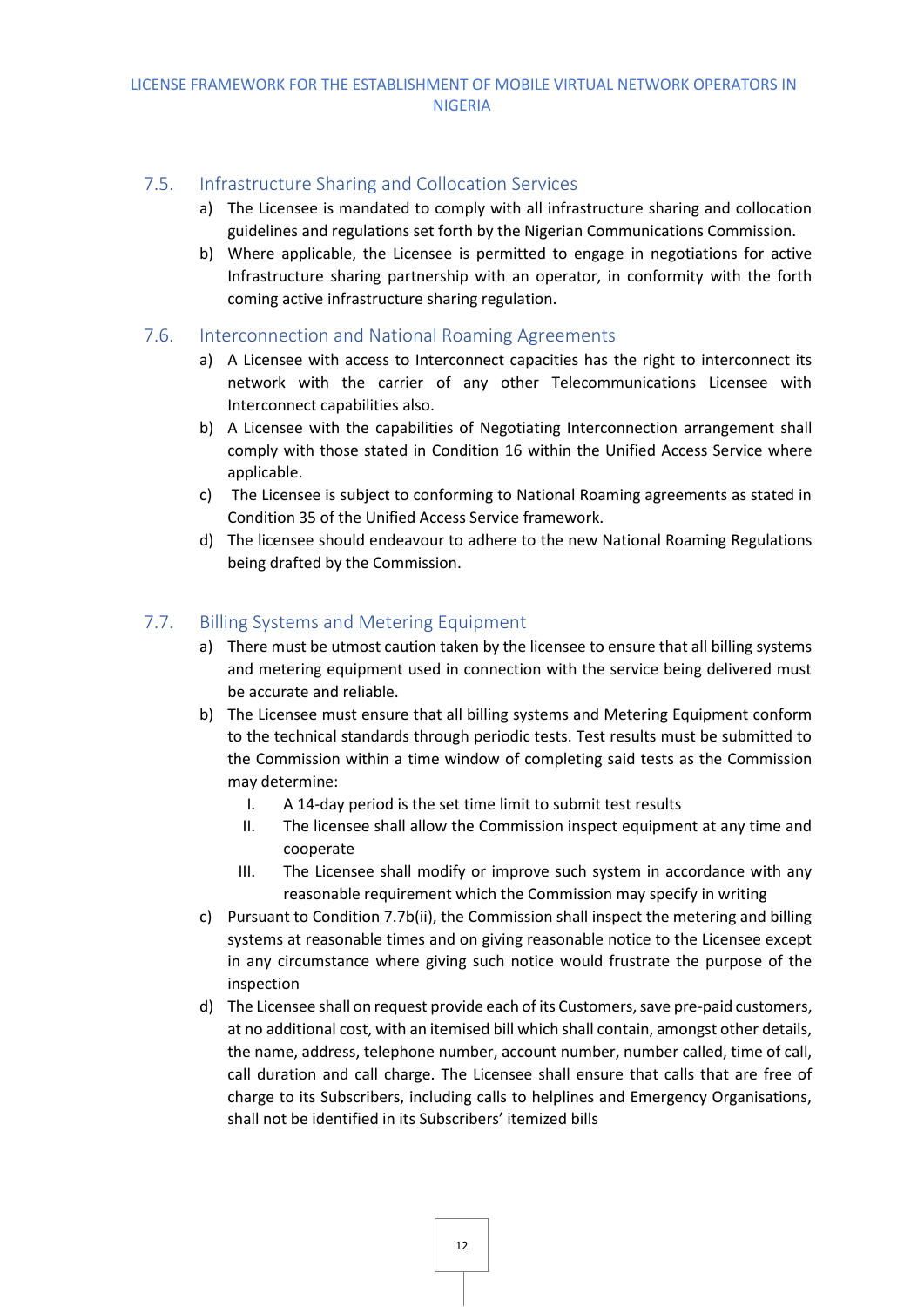#### <span id="page-15-0"></span>7.8. Network Quality of Service Delivery

| Tier $-1$      | Service Virtual Operator                                                                                                                                                                                                                                               |
|----------------|------------------------------------------------------------------------------------------------------------------------------------------------------------------------------------------------------------------------------------------------------------------------|
|                | Dependent on the degree of ownership of customer,<br>the HNO and the licensee may share responsibility of<br>QoS within the contract agreement                                                                                                                         |
| Tier $-2$      | Simple Facilities Virtual Operator                                                                                                                                                                                                                                     |
|                | The MVNO owns the customer and relies only on<br>a)<br>network switching elements of the HNO and as such<br>most responsibility goes to the MVNO. This should<br>also be clearly stipulated in the contract agreement                                                  |
| Tier $-3$      | Core Facilities Virtual Operator                                                                                                                                                                                                                                       |
|                | Fully responsible for QoS obligations that pertain to<br>a)<br>Core Network provisioning but not Radio Access, in<br>pursuant of the QoS guidelines set by the<br>Commission                                                                                           |
| Tiers $-4 & 5$ | Virtual Aggregator / Enabler & Unified Virtual Operator                                                                                                                                                                                                                |
|                | Being a more layered model, the MVNE shall agree<br>a)<br>with its Host Network Operator and all MVNOs<br>plugged into its system, who takes the QoS<br>responsibilities<br>Depending on the level of service bouquet being<br>b)<br>offered by the Tier - 5 Licensee. |
|                |                                                                                                                                                                                                                                                                        |

#### <span id="page-15-1"></span>7.9. Service Agreement

- a) A service agreement detailing terms and conditions for provision of services to the customers must be submitted to the Commission within a space of 75 (Seventy-Five) days after commercial launch.
- b) The Commission shall approve or disapprove the service agreement submitted and will communicate to the Licensee in 30 (thirty) days.
- c) If disapproved, the Licensee has a period of 15 days to submit a revised service agreement
- d) Modification of agreements must be communicated with the Commission and customers with a prior written notice of not less than 30 days and must await a response from the Commission through those 30 days.
- e) All services to be provided by MVNO and MNO must be clearly defined in the MVNO agreement
- f) Quality of Service parameters should be outlined and commitments to meeting these targets as contained in the QoS regulations and guidelines.
- g) The Service Level Agreement must include a definition of response times with regards to faults and failures. Concerned parties must be informed about said faults and failures, and related obligations pertaining to it should be specified.
- h) Annexure B outlines contents in a proposed SLA within an MVNO agreement.

#### <span id="page-15-2"></span>7.10. Compliance

- a) The Licensee shall ensure that it complies with Consumer Code of practice approved by the Commission.
- b) The Licensee shall incur sanctions stipulated by the Commission if it operates beyond the scope of the MVNO tier for which it is licensed to.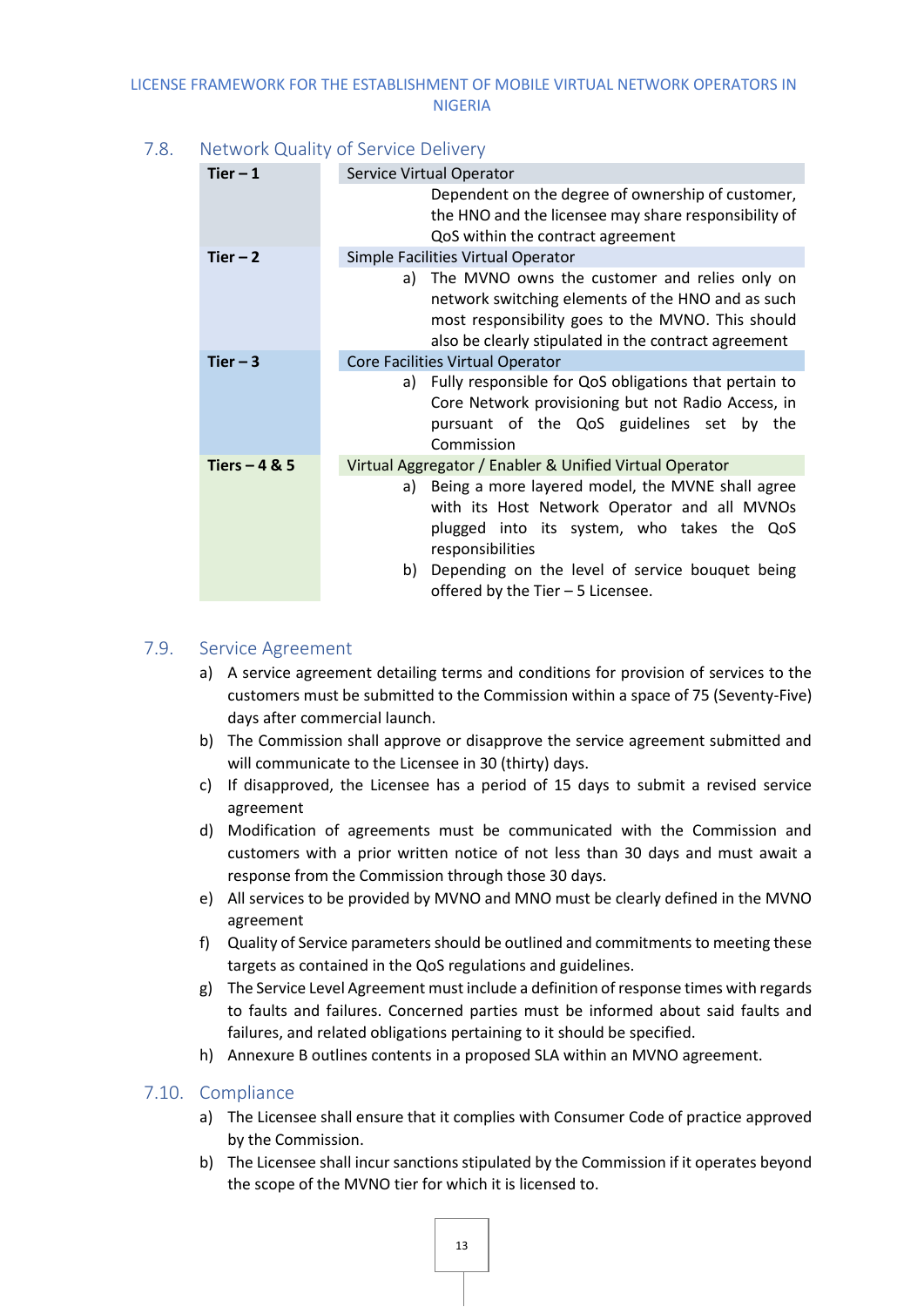- c) The Licensee shall be bound by all information provided and its commitments made when acquiring its license, agreeing with a Host MNO and other agreements required to obtain legibility to deliver mobile telecommunications services within this regulatory regime
- d) The Licensee must comply to Nation Security Protocols and Consumer information protection as required by the statutes of the Commission, where applicable.
- e) The Licensee must ensure that it meets the KPIs that pertain to its operating model as detailed within the QoS regulations and guidelines
- f) The Licensee shall make sure it complies with other regulatory authorities within the country such as the CBN, CAC, etc.
- g) Licensees are subject to Laws of the Federal Republic of Nigeria

#### <span id="page-16-0"></span>7.11. Unserved and Underserved Areas

"Unserved" and "Underserved" areasrefer to the regions in the country in which network does not exist or has incredibly low coverage, respectively. In line with the Commission's objectives to provide universal access to these areas according to the Nigerian Communications Act, 2003:

- a) Priority will be given to Licensees that target markets that fall within the unserved and underserved regions
- b) MVNEs are restricted to provide services to customers only within underserved and unserved areas
- c) A Licensee within tier 3 to tier  $-5$  can engage in "Shared Rural Coverage Agreements", allowing them to co-own and co-manage a Radio Access network within that region only.
- d) The Commission will seek to provide subsidized mandates to operate within this region to encourage MVNOs to create business cases for these regions

#### <span id="page-16-1"></span>7.12. Customer Obligations

- a) The Customer should have easy access to all necessary information that allow them to connect to the services being offered by a licensee. This include but not limited to:
	- I. Customer Service Information
	- II. Access Code(s) or Number (s) used for obtaining specific services
	- III. Instructions on accessing these services
	- IV. Tariff information
	- V. Condition of services
	- VI. Any other information that the Licensees deems fit to supply the customer
- b) The Licensee is obligated to ensure that it meets the necessary Customer Service KPIs as required by the Commission's QoS guidelines and regulations, where applicable
- c) The Licensee is responsible for customer data and information. It is imperative that the licensee must adhere to all data protection and security practices and cannot rely on the MNO to provide such unless this is outrightly stated within the Contract agreement.

#### <span id="page-16-2"></span>7.13. Number Portability

a) The Licensee for an MVNO license where applicable, falls under the obligations of mobile number portability regulations and guidelines set by the Commission.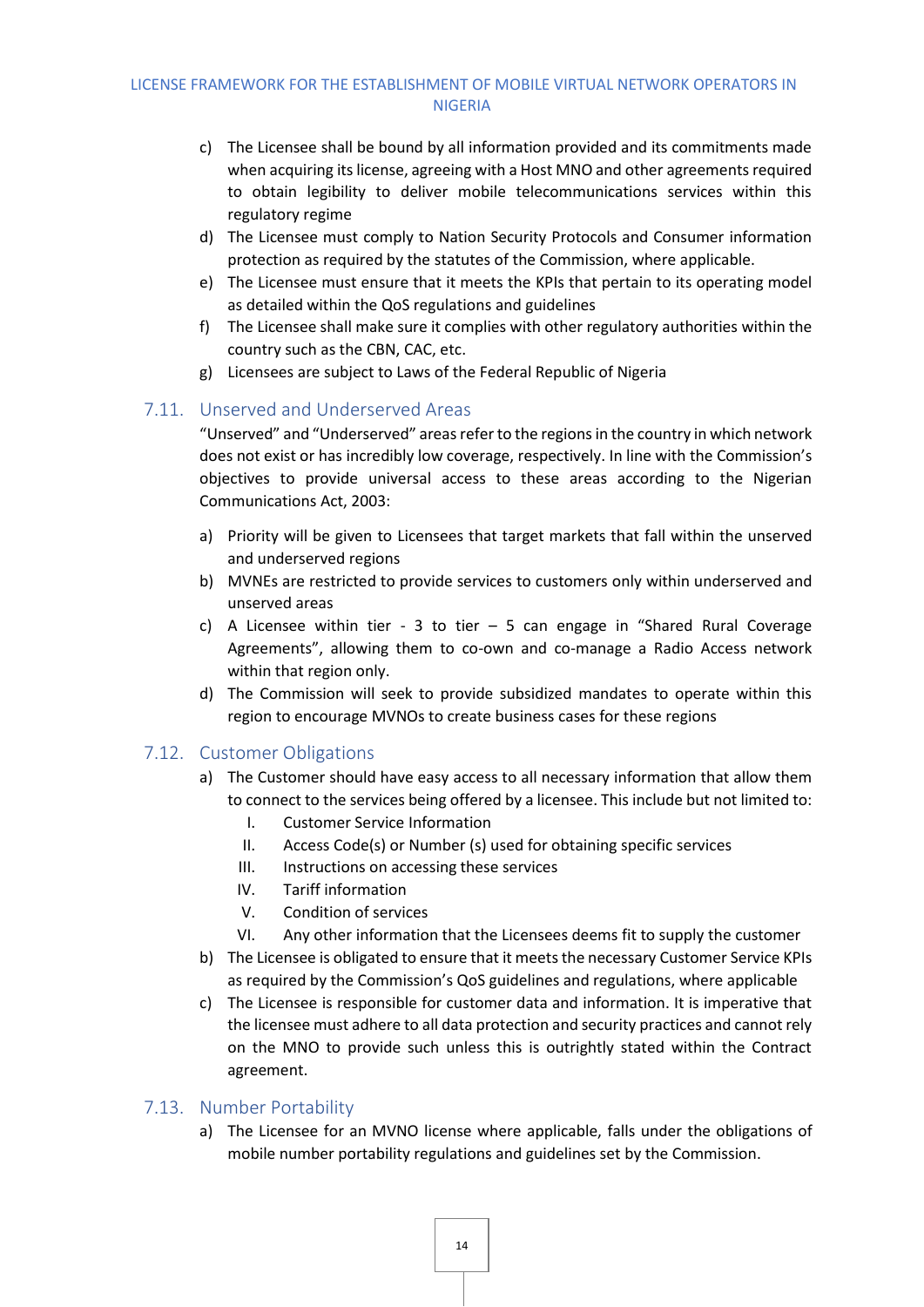- b) It must be explicitly stated in the agreement, the process in which number portability regulation is enforced between the two Parties for ease of transition of customers
- <span id="page-17-0"></span>7.14. Other Financial Obligations
	- a) The Licensee must ensure that all other financial obligations bar the License fee, must be paid including Annual Operating Levy (AOL) and Statutory contributions to USPF, where applicable.

#### <span id="page-17-1"></span>7.15. Other Licenses

- a) The following licenses are considered subsumed within the MVNO license:
	- i. Sales & Installation
	- ii. VAS provider
	- iii. Internet Service
	- iv. International Data Access

#### <span id="page-17-2"></span>7.16. Reporting, Record Keeping, and Information Furnishing

- a) Licensees are mandated to submit reports to the Commission regularly. These reports include but are not limited to:
	- i. Financial Reports submitted Quarterly and Annually
	- ii. Subscriber based reports to be submitted Monthly. This includes subscriber numbers and Customer Charter reports.
	- iii. Core Network QoS reports as requested by the Commission's guidelines, where applicable
	- iv. Radio Access Network reports where applicable
- b) Licensees are also mandated to keep records of any compliance test or standards check for the purpose of furnishing it to the Commission when requested.

#### <span id="page-17-3"></span>7.17. Type Approval and Technical Standards

- a) A Licensee may require owning and operating certain infrastructural elements which must adhere to the Type Approval regulations and guidelines set by the Nigerian Communications Commission.
- b) A License holder is obliged to adhere to all technical standards and compliance when operating any technical equipment (Core Network, Radio Access Network, Billing and Metering, Customer Relationship)

#### <span id="page-17-4"></span>7.18. Contracts and Dispute Resolution

- a) Contracts must adhere to the laws of the Federal Republic of Nigeria
- b) Where there is a dispute, the necessary windows of Mediation and Arbitration, created by the Nigerian Communications Commission should first be explored before using other avenues.
- c) Parties to contract will determine the place and timeframe for dispute resolution in an expedited manner. The Commission reserves the right to step in if delay in this determination is observed and reported

### <span id="page-17-5"></span>8. Limitations of the License

This section determines the limits to which the Licensee is limited to the provisioning of its services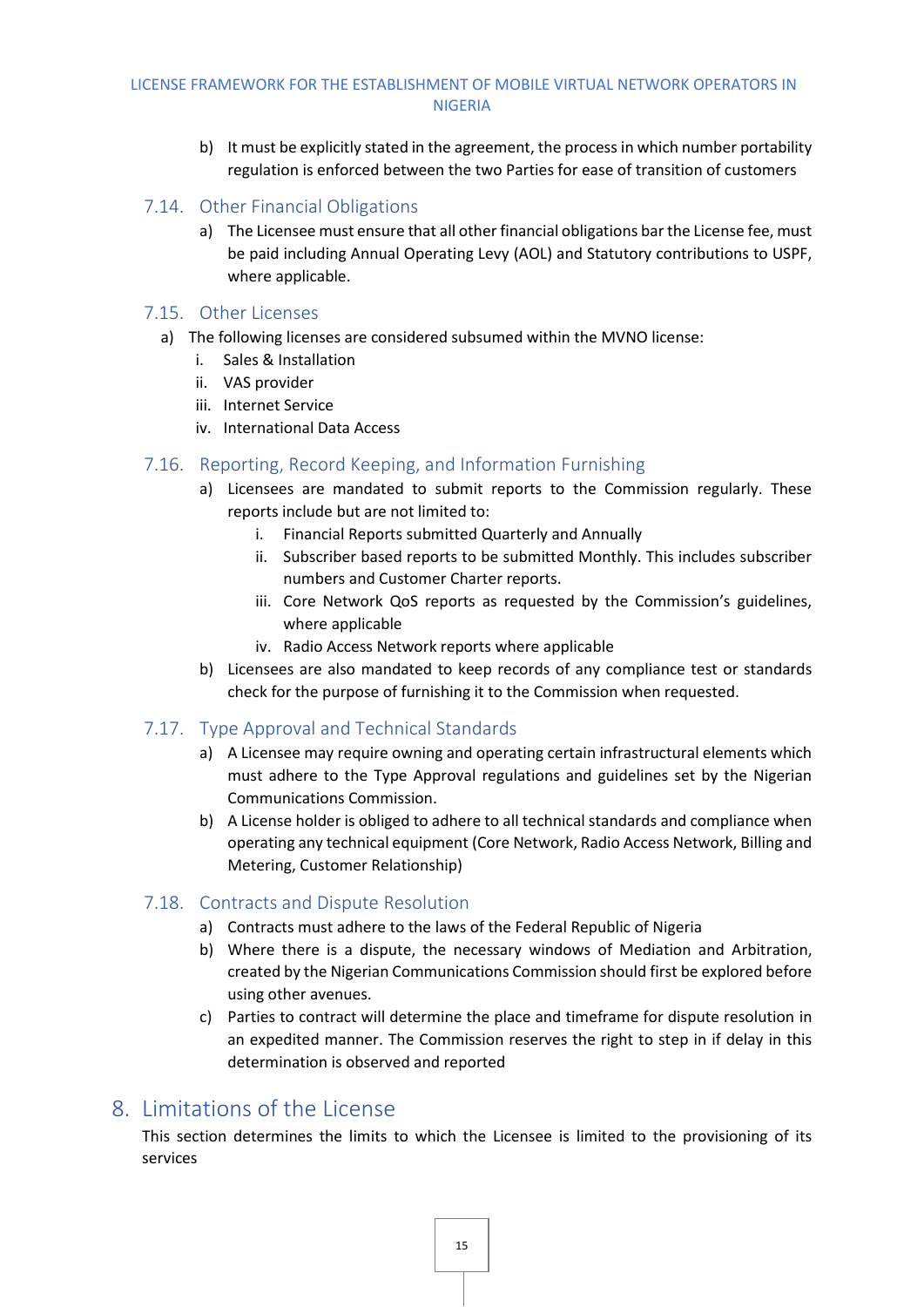- 8.1. Licensee will be limited to only the services proposed within the scope of the License document
- 8.2. A licensee operating under this licence is unequivocally inhibited from controlling or operating spectrum resources outside of an underserved and unserved region
- 8.3. Licensee is not exempted from applying for any other licence required for providing services beyond the scope of this Licence.

### <span id="page-18-0"></span>9. Definitions

| <b>Administrative Award</b>                                 | "This is a process in which a license can be awarded to a licensee at the<br>disposition of the Commission."                                                                                                           |
|-------------------------------------------------------------|------------------------------------------------------------------------------------------------------------------------------------------------------------------------------------------------------------------------|
| <b>Annual Operating Levy</b>                                | "The levy that is payable by eligible Licensees pursuant to these Regulations and<br>the Licences"                                                                                                                     |
| <b>Licensee</b>                                             | "This is an entity applying for the license to provide MVNO services in the<br>country"                                                                                                                                |
| <b>Application Services</b>                                 | "These are services provided to customers access to a particular software<br>application over a network."                                                                                                              |
| <b>Auction Process</b>                                      | "This is the process in which the Commission will use auction method to license<br>MVNOs"                                                                                                                              |
| <b>Backbone Infrastructure</b>                              | "The larger transmission line that carries data gathered from smaller lines that<br>interconnect with it."                                                                                                             |
| <b>Beauty Contest</b>                                       | "This involves selection of the recipient of an MVNO License from a list of<br>contestants based on the best criteria set by the Commission"                                                                           |
| <b>Branded Reseller</b><br><b>MVNO</b>                      | "This MVNO model is only concerned with sales and distribution of branded SIM<br>and relies heavily on the host MNO for all other network service operations."                                                         |
| <b>Capacity Resale</b>                                      | "The act of selling telecommunications capacity as wholesale to another service<br>provider"                                                                                                                           |
| <b>Collocation</b>                                          | "Means the placement of transmission equipment owned<br>by the<br>interconnection demanding operator in the premises of the interconnection<br>providing operator for interconnection to that operator's network"      |
| <b>Commission</b>                                           | "The Nigerian Communications Commission"                                                                                                                                                                               |
| <b>Core Network</b>                                         | "The physical elements and operations that have the function of interconnecting<br>primary nodes that access the radio network."                                                                                       |
| <b>Enhanced Service</b><br><b>Provider MVNO</b>             | "Performs the same functions as the simple service provider MVNO but utilize<br>intelligent network elements for VAS provisioning and may also own its own<br>Home Location Register for MSISDN control"               |
| <b>Fixed</b><br><b>Telecommunication</b><br><b>Services</b> | "In telecommunications, a fixed service (or fixed radiocommunication service) is<br>a radiocommunication service between specified fixed points"                                                                       |
| <b>Financial Bank</b><br><b>Guarantee</b>                   | "Financial guarantee is when the bank assures the beneficiary about the<br>applicant's intent of paying money. If the applicant is unable to pay as per the<br>contract, the bank will pay on behalf of the applicant" |
| <b>Full MVNO</b>                                            | "This is the MVNO that has control of all network elements except the radio                                                                                                                                            |
|                                                             | access network"                                                                                                                                                                                                        |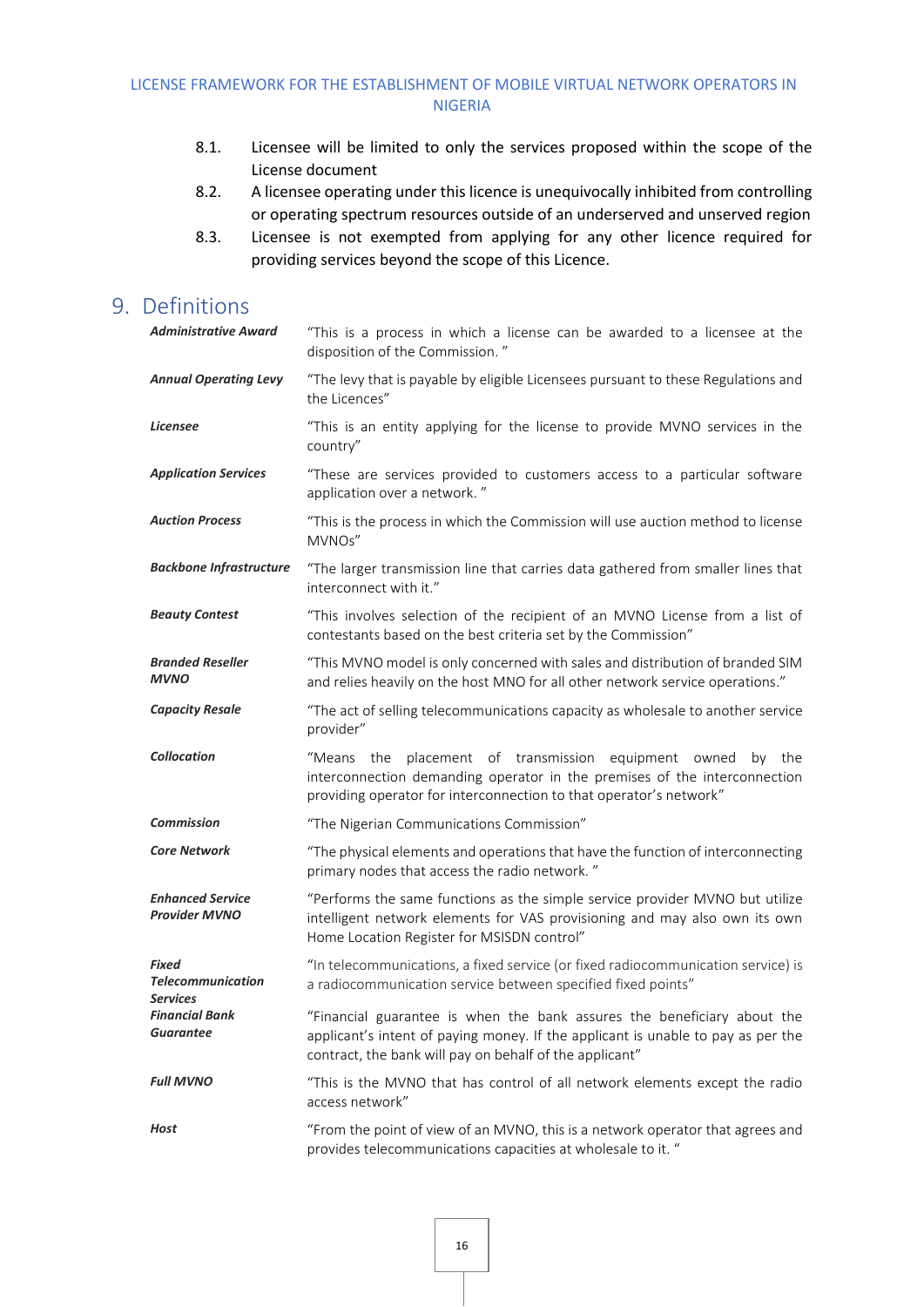| <b>Infrastructure Sharing</b>                                 | "Means the joint use of network facilities by two or more operators subject to<br>agreement specifying relevant technical and commercial conditions. The term<br>"infrastructure sharing" is more general than the term "collocation" and unless<br>explicitly stated otherwise, infrastructure sharing refers for the purposes of<br>these Guidelines to the sharing of facilities that are not feasible for collocation" |
|---------------------------------------------------------------|----------------------------------------------------------------------------------------------------------------------------------------------------------------------------------------------------------------------------------------------------------------------------------------------------------------------------------------------------------------------------------------------------------------------------|
| <b>Intelligent Network</b>                                    | "A standard network architecture that allows operators to provide VAS in<br>addition to other standard telecommunications services."                                                                                                                                                                                                                                                                                       |
| <b>Interconnect</b>                                           | "This is the physical linking of a carrier's network with equipment or facilities not<br>belonging to that network"                                                                                                                                                                                                                                                                                                        |
| <b>MNO</b>                                                    | "See Network Operator"                                                                                                                                                                                                                                                                                                                                                                                                     |
| <b>Mobile Virtual Network</b><br><b>Operator</b>              | "See Virtual Network Operator"                                                                                                                                                                                                                                                                                                                                                                                             |
| <b>Mobile Network Code</b>                                    | "A sequence of Numbers used to identify a given network. In this case it is the 4-<br>digit numbers as described in the numbering plan of the Nigerian<br>Communications Commission."                                                                                                                                                                                                                                      |
| <b>Mobile Network</b>                                         | "See Network Operator"                                                                                                                                                                                                                                                                                                                                                                                                     |
| <b>Operator</b><br><b>Mobile Number</b><br><b>Portability</b> | "Mobile number portability (MNP) is a service that allows a mobile phone<br>customer to change telecom carrier and keep the same phone number"                                                                                                                                                                                                                                                                             |
| <b>Mobile Virtual Network</b><br><b>Enabler</b>               | "This entity has the ability to negotiate better wholesale agreements with their<br>host MNOs and provide a platform in which it can resell its capacities to other<br>MVNOs thus streamlining the virtual network provisioning activities. The MVNE<br>can also engage in spectrum leasing agreements if required."                                                                                                       |
| <b>MVNO</b>                                                   | "See Virtual Network Operator"                                                                                                                                                                                                                                                                                                                                                                                             |
| <b>Numbering Resource</b>                                     | "See Numbering Plan"                                                                                                                                                                                                                                                                                                                                                                                                       |
| <b>Numbering Plan</b>                                         | "A numbering plan is a type of numbering scheme used in telecommunications<br>to allocate telephone/cellular numbers to subscribers and to route<br>telephone/cellular calls in a network"                                                                                                                                                                                                                                 |
|                                                               |                                                                                                                                                                                                                                                                                                                                                                                                                            |
| <b>Performance Bank</b><br><b>Guarantee</b>                   | "Performance bank guarantee secures the beneficiary about the applicant's<br>performance. In a case where the applicant does not perform as per the<br>contract, the bank will be liable for the applicant and pay the amount mentioned<br>in the guarantee document"                                                                                                                                                      |
| <b>Radio Access Network</b>                                   | "This involves all elements used to access the wireless spectrum to deliver<br>mobile network service"                                                                                                                                                                                                                                                                                                                     |
| <b>Service Level</b><br>Agreement                             | "A commitment between a service provider and a client which in this case, the<br>potential virtual network service provider."                                                                                                                                                                                                                                                                                              |
| <b>Simple Service Provider</b><br><b>MVNO</b>                 | "This MVNO model is involved in sales and distribution but also relies on its<br>capacity to cater for their customer directly with CRM and billing systems, but<br>requires the MNO to handle the rest of the network service provisioning like VAS,<br>core elements, Application services, etc"                                                                                                                         |
| <b>Spectrum Access</b>                                        | "See Radio Access Networks"                                                                                                                                                                                                                                                                                                                                                                                                |
| <b>Spectrum Elements</b>                                      | "This includes the infrastructure and services that are involved in access<br>spectrum"                                                                                                                                                                                                                                                                                                                                    |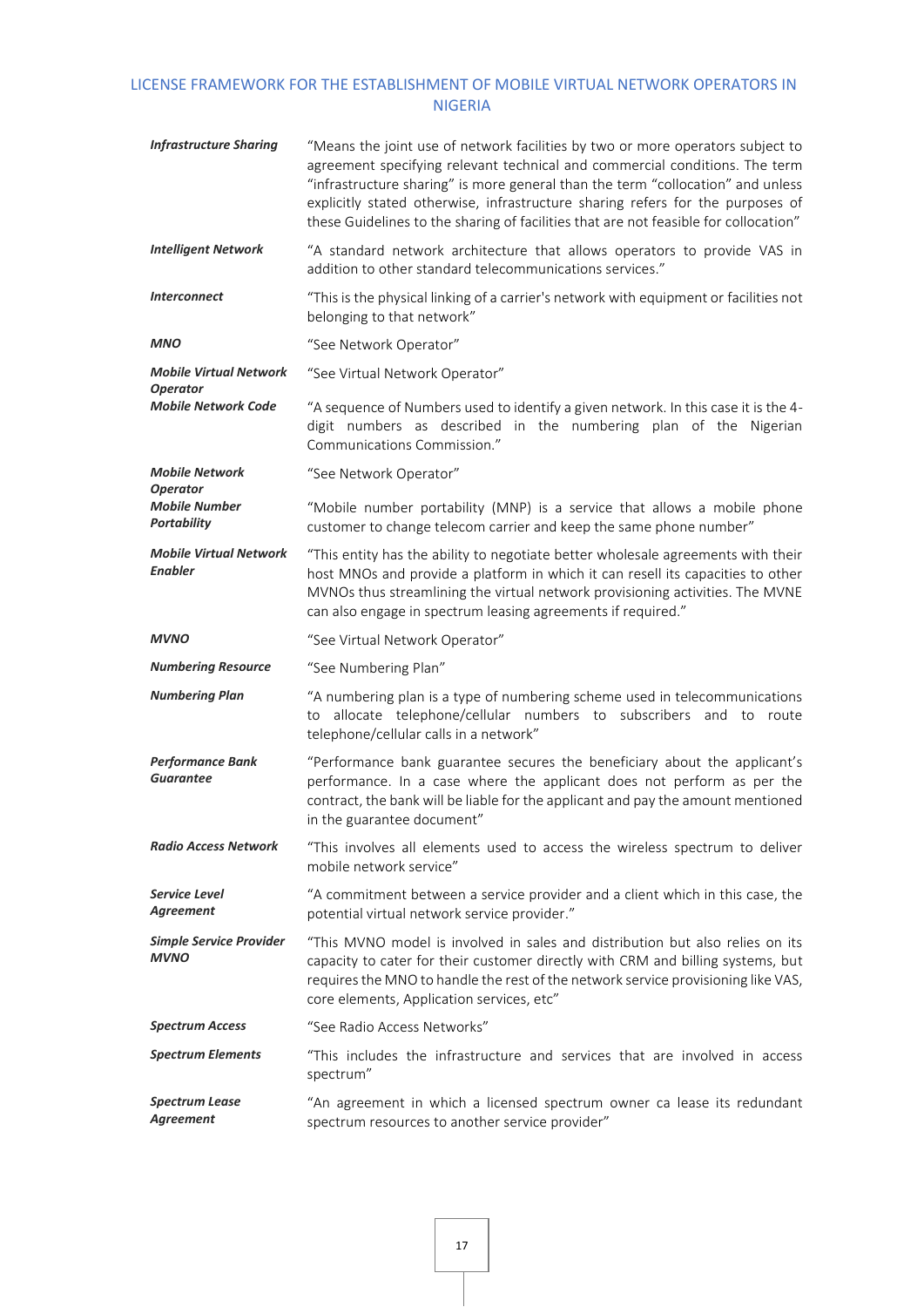| <b>Spectrum Trading</b>                   | "An action where license operators are allowed to trade their exclusively<br>assigned spectrum usage rights to unlicensed parties, with the objective of<br>enhancing the efficient use of spectrum"                                                    |
|-------------------------------------------|---------------------------------------------------------------------------------------------------------------------------------------------------------------------------------------------------------------------------------------------------------|
| <b>Network Operator</b>                   | "This is a licensed spectrum holder that is permitted to provide mobile<br>telecommunications services in Nigeria."                                                                                                                                     |
| <b>Virtual Network</b><br><b>Operator</b> | "This is a licensed entity permitted to provide virtual network services which<br>include all network provisioning except owning spectrum direct from the<br>commission."                                                                               |
| <b>Visitor</b>                            | "From the point of view of an MVNO, this is a network operator that is not<br>hosting it. "                                                                                                                                                             |
| <b>Wholesale Agreement</b>                | "This is the contract between an MVNO and an MNO that confirms the<br>agreement of the latter to sell its unused or redundant capacity to the former at<br>wholesale rate, for which the former may offer telecommunications services to<br>end users." |
| <b>Value Added Services</b>               | "These are services beyond the standard voice calls, fax and text services"                                                                                                                                                                             |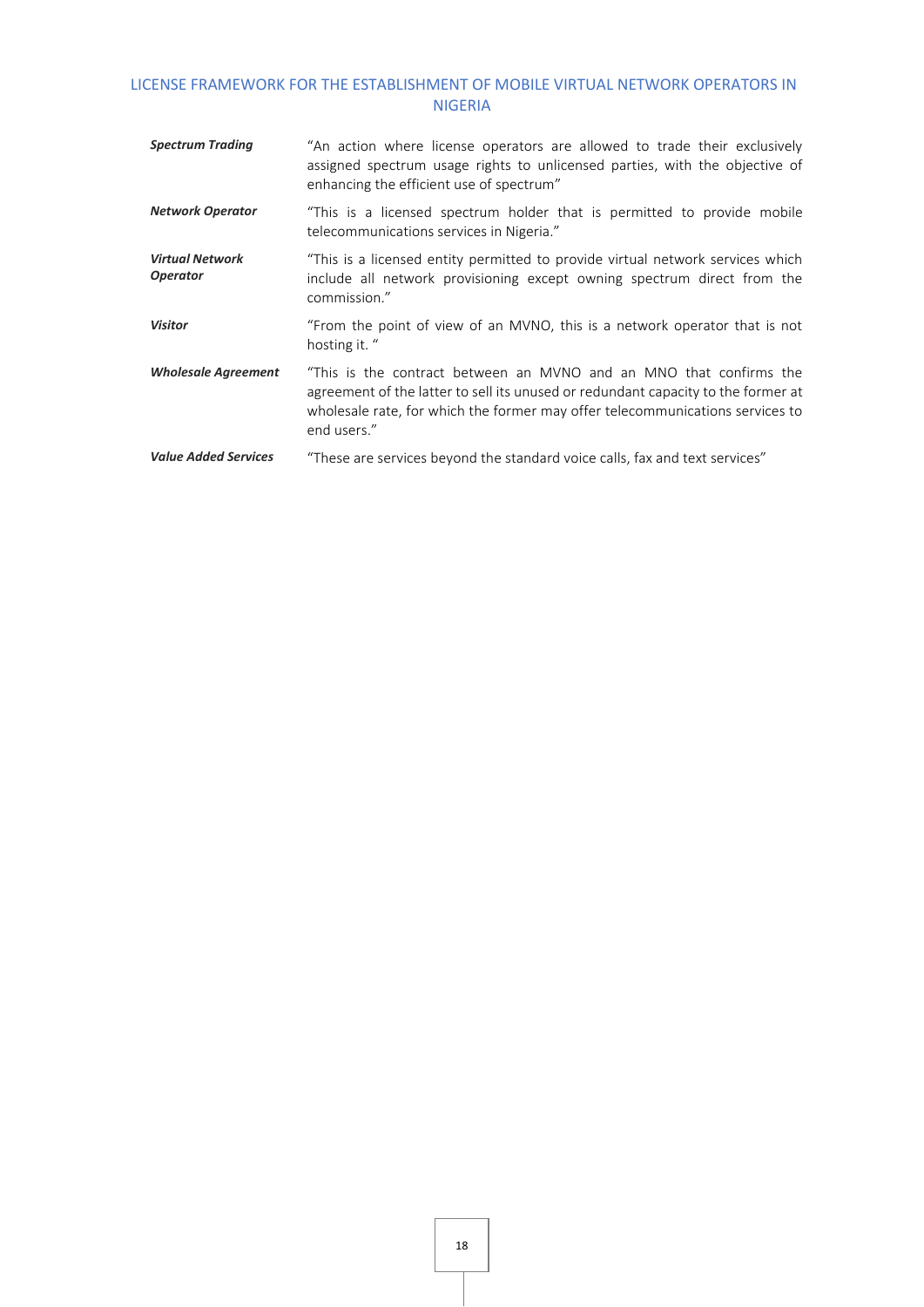### <span id="page-21-1"></span><span id="page-21-0"></span>Annexure

A. Mobile Service Value Chain and MVNO Models



*Figure 1: MVNO Operational Models adapted from Veridian Systems*

#### <span id="page-21-2"></span>B. Outline of MVNO Agreement

This outline serves only as a guideline to the contents of an MVNO agreement. Although not presented as a standard for MVNO agreement, the Commission expects elements from this outline to be present in an actual MVNO agreement.

| General<br>Framework    | a)<br>b)<br>C)<br>d)<br>Legal<br>e)<br>f) | Usually begin with an introduction, definitions, and<br>interpretations<br>Confidentialities and Non-Disclosures agreements<br>Date of Commencement and duration should be clearly<br>stated<br>Legal Rights, Protection, Intellectual Property, liabilities,<br>suspension or termination terms, Dispute and Arbitrations,<br>Governing Law, and jurisdiction, etc, should be defined and<br>agreed on<br>Provision for Renewal of terms if desired<br>Safety agreements for staff and systems |
|-------------------------|-------------------------------------------|-------------------------------------------------------------------------------------------------------------------------------------------------------------------------------------------------------------------------------------------------------------------------------------------------------------------------------------------------------------------------------------------------------------------------------------------------------------------------------------------------|
|                         | a)                                        | Provision for User equipment and terminal equipment where<br>applicable, with plans for compliance and type approval<br>testing.                                                                                                                                                                                                                                                                                                                                                                |
| Technical<br>Parameters | b)                                        | Numbering arrangements between host and MVNO if<br>applicable. If not, numbering resources should be requested<br>from Commission along with License application                                                                                                                                                                                                                                                                                                                                |
|                         | c)                                        | Interface standards according to international best practices<br>should be detailed                                                                                                                                                                                                                                                                                                                                                                                                             |
|                         | d)                                        | Number portability business rules developed for MVNO                                                                                                                                                                                                                                                                                                                                                                                                                                            |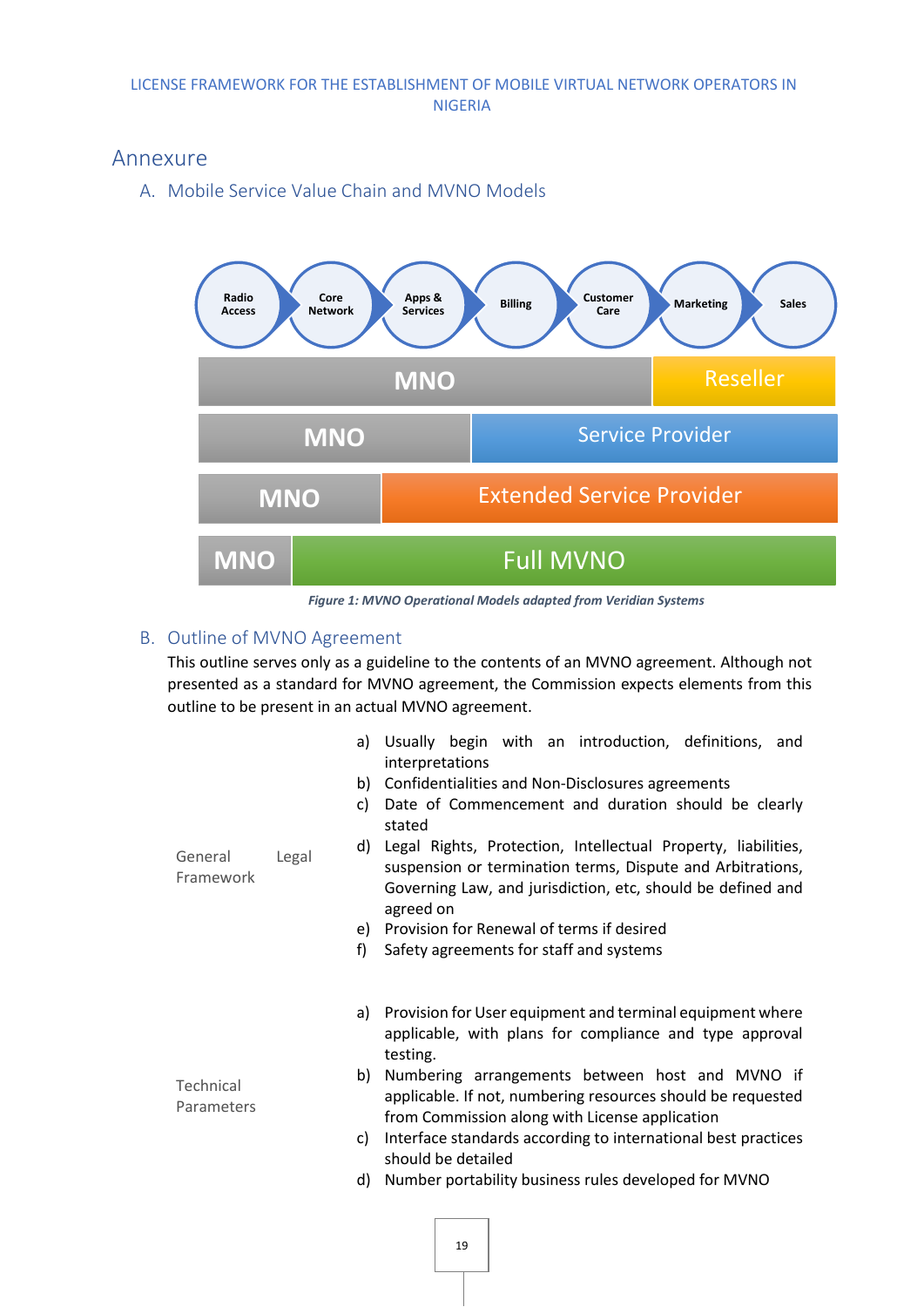|                                  |                      | e) Network QoS parameters should be defined extensively                                                                                                                                                                                                                                                                                                                                                                                                                                                                                                                                                                                                      |
|----------------------------------|----------------------|--------------------------------------------------------------------------------------------------------------------------------------------------------------------------------------------------------------------------------------------------------------------------------------------------------------------------------------------------------------------------------------------------------------------------------------------------------------------------------------------------------------------------------------------------------------------------------------------------------------------------------------------------------------|
|                                  | b)<br>c)             | a) Infrastructure Planning and traffic forecasting should be<br>outlined for both parties<br>Collocation and Infrastructure sharing arrangements should<br>be outlined<br>Description of ordering and implementation processes with                                                                                                                                                                                                                                                                                                                                                                                                                          |
| Operational<br>Processes         | d)<br>e)             | sufficient time for parties to make necessary adjustments for<br>continuity of service to subscribers<br>Billing processes like CDR generation, payment processes<br>and reconciliation must be developed and outlined<br>Maintenance processes involving Network operation, Traffic<br>management, Routing management, SIM Management,<br>Operational testing, safety standards, etc, should be outlined                                                                                                                                                                                                                                                    |
| <b>Financial Structure</b><br>c) |                      | a) Detail of billing and payment times should be indicated<br>b) Detail the margins between wholesale and retail price of<br>services being offered.<br>Effective price structure should be developed to account for<br>services not offered by host MNO<br>All rates should be agreed upon and justifications provided<br>with the aim of fostering competition in the market<br>a) All proposed services by both parties must be defined and                                                                                                                                                                                                               |
| Service<br>Level<br>Agreements   | b)<br>c)<br>d)<br>e) | described<br>Scope of services and configuration processes must be<br>clearly stated<br>Mode of Service provisioning, technical properties of<br>services and operational conditions must be outlined.<br>Quality and Grades of services targets must be enumerated<br>with penalties for failure to meet these targets clearly stated.<br>Management of Host-MNO - MVNO relationship must be<br>defined through provision of Joint Committees, Network<br>information availability, prior agreements on network<br>changes, upgrades, repairs and maintenance, database<br>management, and a first level dispute resolution process<br>between the parties. |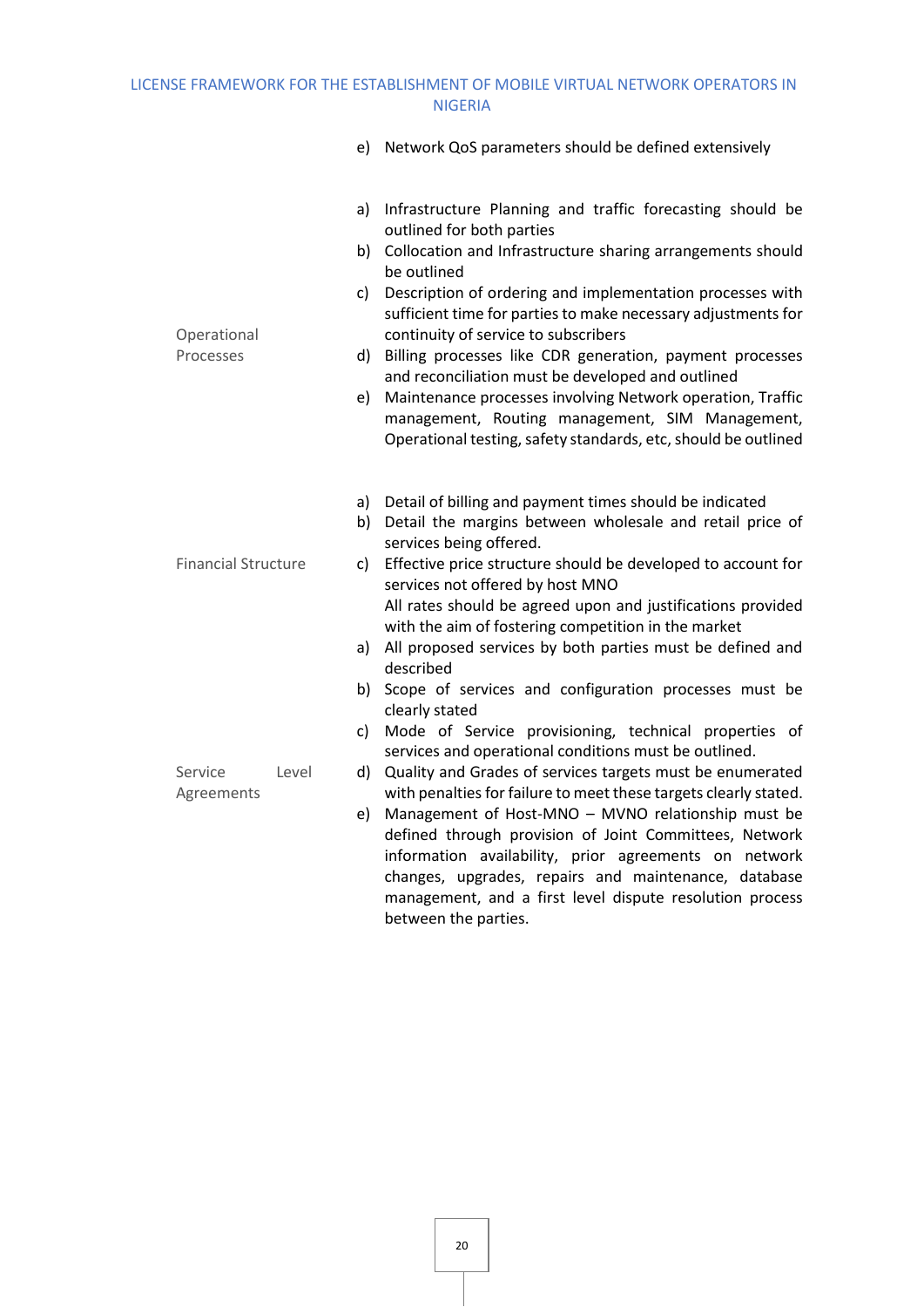<span id="page-23-0"></span>C. Initial Introduction Template

<span id="page-23-1"></span>

### <span id="page-23-2"></span>2. Host Operator Agreement Information

- 2.1. Operator's Name
- 2.2. Operator's License Number
- 2.3. Contact Person Name & Role
- 2.4. Contact Person Telephone/Fax
- 2.5. Contact Person Email
- 2.6. Agreed Date of Commencement of Negotiations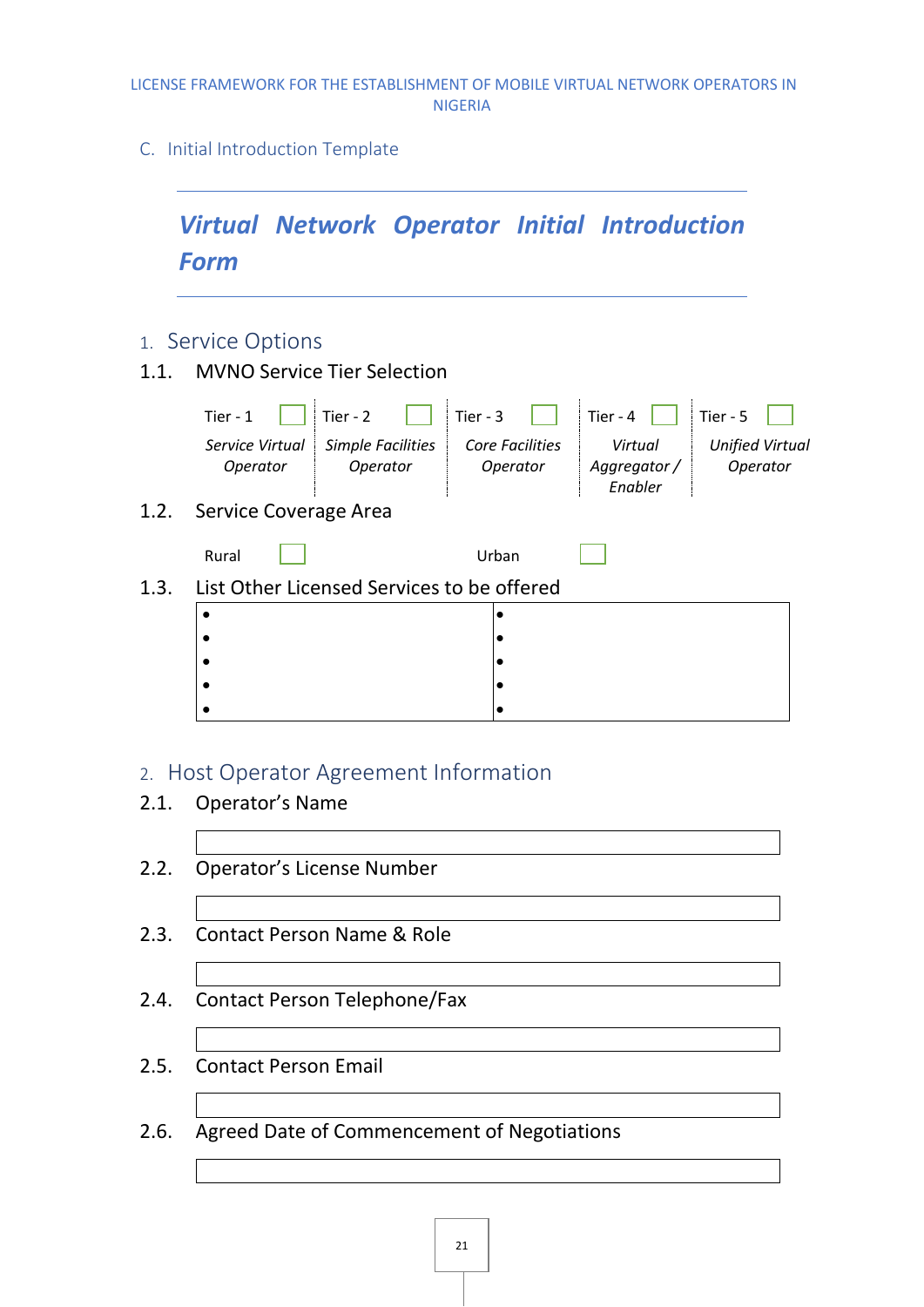### <span id="page-24-0"></span>3. Corporate Profile

- 3.1. Registered Name of Company
- 3.2. Registration Number
- 3.3. Date of Incorporation
- 3.4. Address (Head Office)

- 3.5. Telephone/Fax Number(s)
- 3.6. E-mail
- 3.7. Attachments

Please attach the following documents along with this form:

- Certificate of Incorporation
- Certificate true copy of Articles & Memo of Association
- Current Tax Clearance Certificate
- Brief profile and Passport of the Directors and Shareholders (a representative of a company that is a shareholder can be used)
- Certified true copy of Company's registered address
- Certified true copy of form C07 (list of directors)
- Memorandum of understanding with Host Operator which should state that they are willing to enter negotiations for wholesale capacity with applicant
- Summary of Capital structure
- Financial Bank Guarantee and/or Performance Bank Guarantee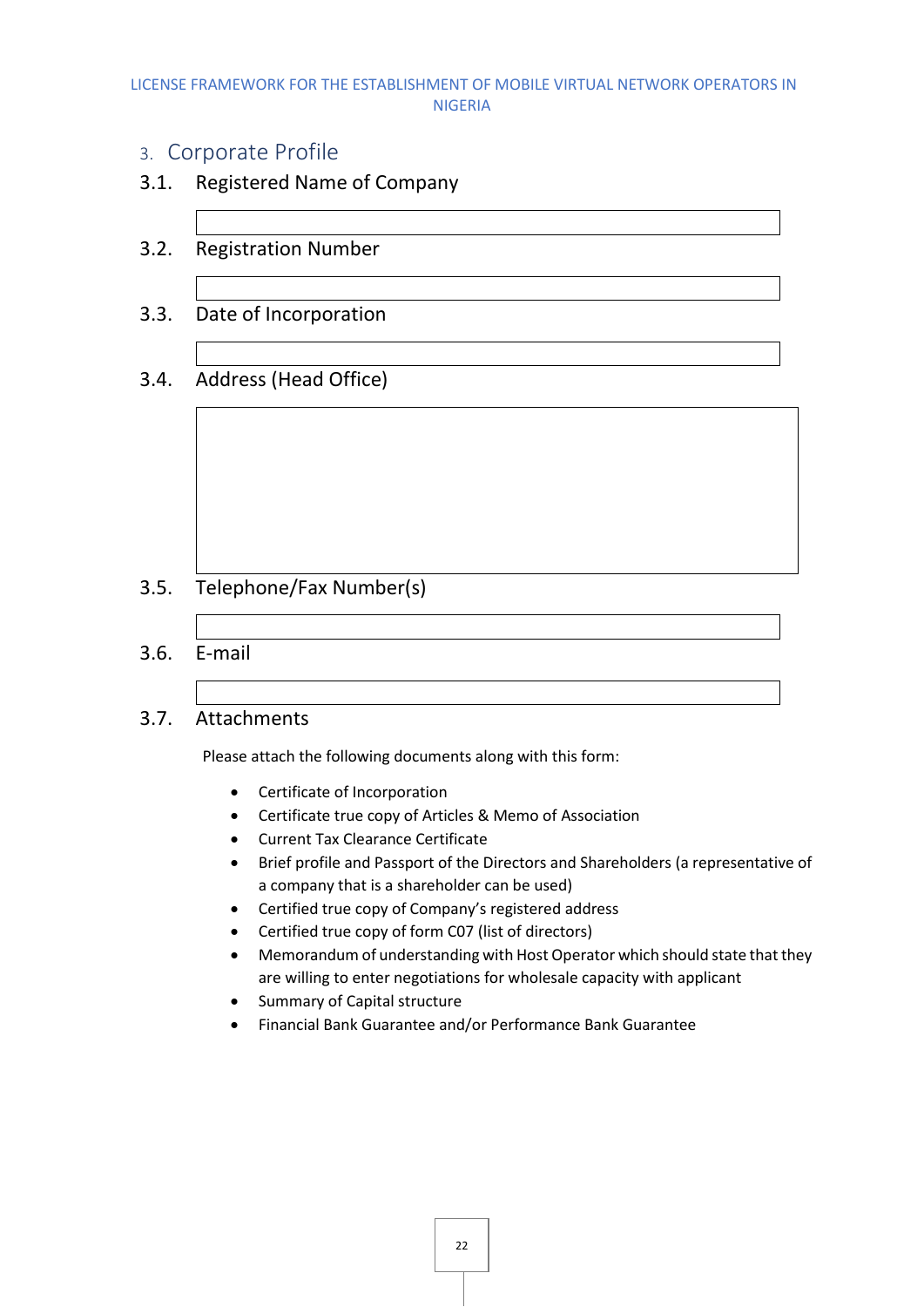### <span id="page-25-0"></span>4. Ownership Structure

### 4.1. Directors

| S/N | <b>Name of Director</b> | <b>Address</b> | Nationality |
|-----|-------------------------|----------------|-------------|
|     |                         |                |             |
|     |                         |                |             |
|     |                         |                |             |
|     |                         |                |             |
|     |                         |                |             |

### 4.2. Shareholders (holding 5% or more shares)

| S/N | <b>Name of Shareholder</b> | <b>Address</b> | <b>Nationality</b> |
|-----|----------------------------|----------------|--------------------|
|     |                            |                |                    |
|     |                            |                |                    |
|     |                            |                |                    |
|     |                            |                |                    |
|     |                            |                |                    |

# <span id="page-25-1"></span>5. Company Information

### 5.1. Company Name

5.2. Name of Authorized Representative

Please attach a stamped letter and an ID which authorizes this representative

- 5.3. Address (not postal)
- 5.4. Telephone/Fax Number(s)